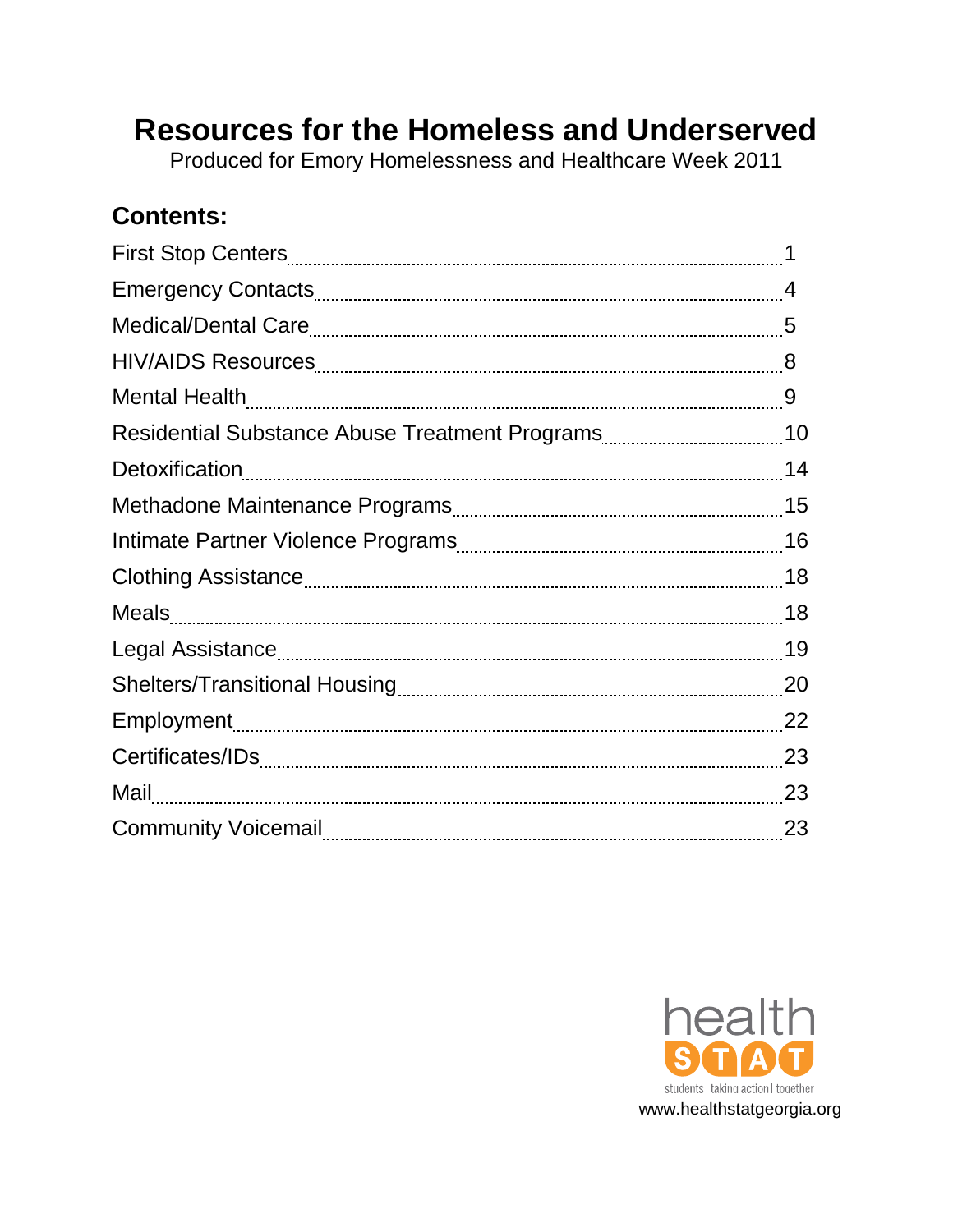## **First Stop Centers**

- Gateway Center http://gatewayctr.org
	- Women's and children's center
	- Job training and support
	- Veteran's services
	- Mental health
	- Men's shelter and overflow women's shelter
		- 275 Pryor St SW Atlanta, GA 30303 404-215-6600
- Crossroads Community Ministries http://www.crossroadsatlanta.org/
	- Serves meals at the Crossroads Kitchen
	- Provides mailing address, legal ID, case management, health care through St. Joseph's Mercy Care, detox/substance abuse treatment programs, mental health services
	- Job placement and entitlement benefits (Medicare, Social Security, etc)
		- 420 Courtland St NE Atlanta, GA 30308 404-873-7650
- Central Outreach and Advocacy Center http://www.centraloutreachandadvocacy.org/
	- Helps get ID and birth certificates
	- Central Night Shelter with Wednesday night clinic (men only, November-March)
	- Referrals for clothing, legal services, shelter, mental health and drug/alcohol recovery programs
	- Monthly eye clinic
	- Georgia Law Center for the Homeless on site
	- "Exodus Journey Program" to help transition out of homelessness
		- 201 S. Washington St Atlanta, GA 30303 404-659-7119
- Atlanta Task Force for the Homeless http://www.homelesstaskforce.org
	- 24-hour homeless assistance hotline<br>○ Day Service Center (assists individua
	- Day Service Center (assists individuals in obtaining permanent, affordable housing and livable-wage employment, as well as providing workshops, job training and employment referrals, vision screenings, addiction recovery placement, assistance with social security or securing IDs, HIV testing, referrals for medical and psychiatric care)
	- Transitional Housing and Resident Volunteer programs
		- 477 Peachtree St Atlanta, GA 30308 404-230-5000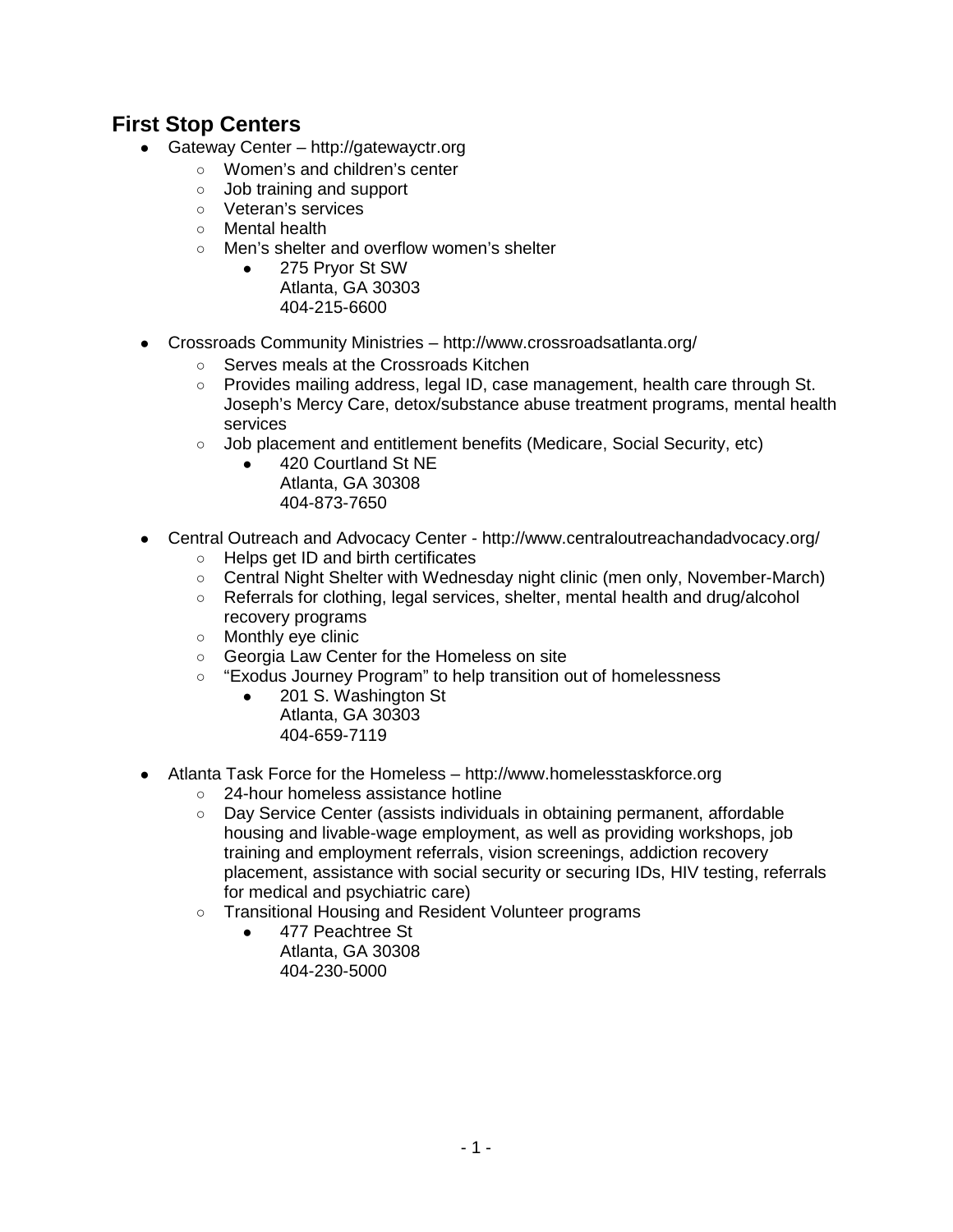- Atlanta Women's Day Shelter http://www.atlantadayshelter.org
	- Assistance with basic needs such as food, clothing and medicine
	- Job counseling, resume assistance, computer training, and interview preparation
	- Childcare and educational activities
		- 655 Ethel St NW Atlanta, GA 30318 404-876-2894
- Open Door Community http://opendoorcommunity.org
	- Serves lunch, provides blankets, sandwiches, and showers Tuesday-Thursday
	- Medical and Foot clinic Wednesday evenings (sign up in the afternoon)
	- Provides mailing address
		- 910 Ponce de Leon Ave NE Atlanta, GA 30306 404-874-9652
- Travelers AID http://www.travelersaidatlanta.org
	- $\circ$  Transitional housing program, assistance with 1<sup>st</sup> month's rent, housing first units
	- Case management, crisis counseling, information and referral, employment assistance, and financial assistance
	- Emergency shelter hotel/motel, battered women's, and HIV/AIDS programs<br>■ 75 Marietta St. Suite 400
		- 75 Marietta St, Suite 400 Atlanta, GA 30303 404-817-7070
- Emmaus House http://www.emmaushouse.org
	- Helps get Georgia ID
	- Assistance with applying for Social Security, Medicaid, Medicare and SSI benefits
	- Food bank on Fridays with food referrals during the week; sandwiches daily
	- Clothing assistance for children and clothing referrals for adults<br>○ Mailing address
	- Mailing address
	- Helps get discounted MARTA fare
	- Supplies Safelink phones (govt. funded 68 min/month)
	- Job assistance, including "hard to place" individuals (previously incarcerated, etc)
	- After school program and summer camp<br>■ 1017 Hank Aaron Dr SW
		- 1017 Hank Aaron Dr SW Atlanta, GA 30315 404-525-5948
- City of Refuge http://www.cityofrefugeinc.com/
	- Resources and life building tools to families on the margin, including food, clothing, shelter, job training and placement, housing, healthcare and education
	- Feeding program to homeless 7 days a week
	- Save Haven Center shelter, rest, clothing, and a meal every Tuesday and Thursday from 11-1pm
	- Victoria's friends support for women who have been involved in the dance industry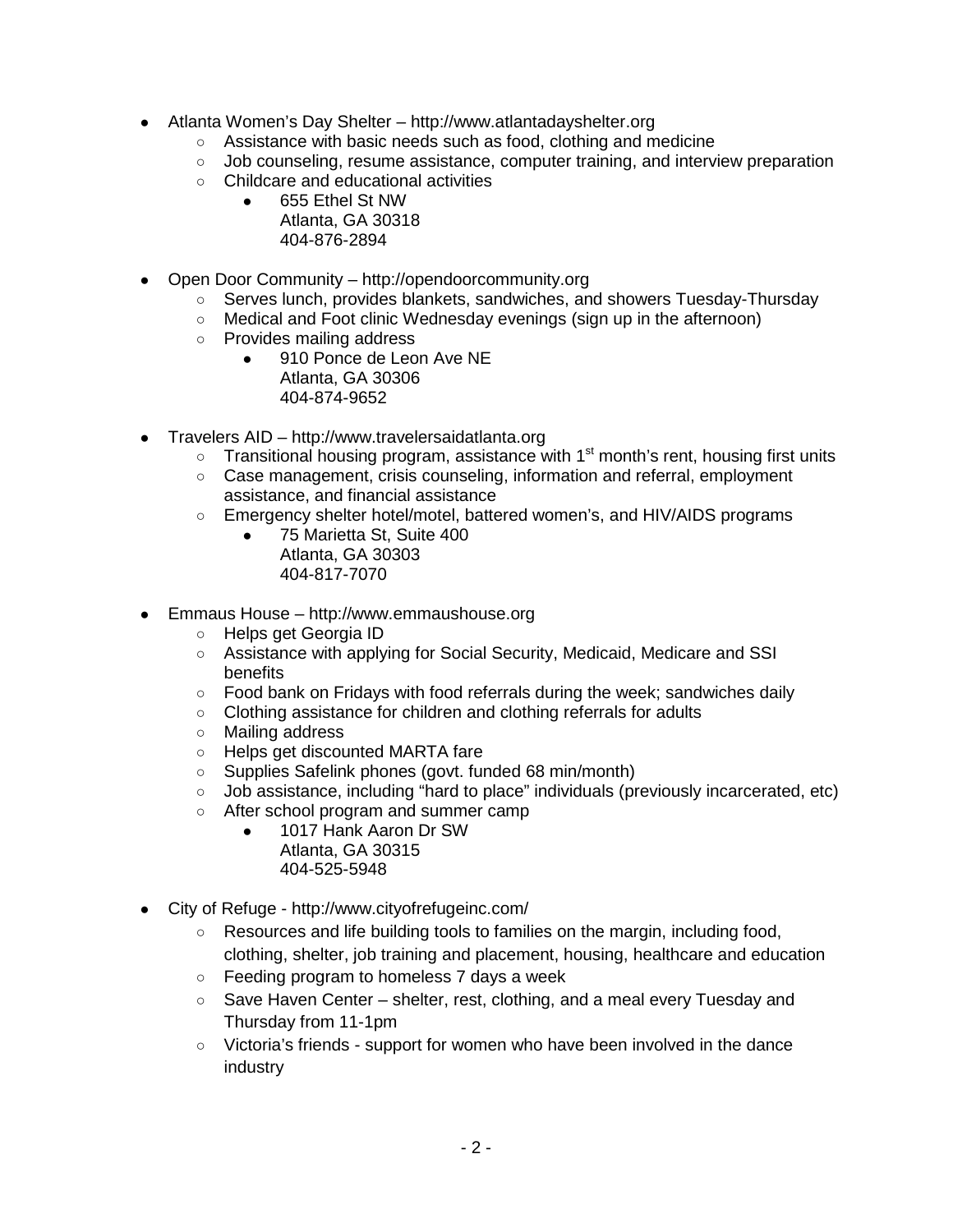- Eden Village transitional housing program for single women and/or mothers with children
- SAT Prep training for students
	- 1300 Joseph E Boone Blvd Atlanta, GA 30314 408-874-2241
- StandUp for Kids http://www.standupforkids.org/local/Georgia/Atlanta/
	- Helps homeless and at-risk youth ages 21 and younger
	- Food, clothing and personal hygiene items
	- Outreach Center with hot meals, laundry, mail and messaging
	- Educational, housing, vocational, counseling, health and medical services, transportation and legal assistance
	- Transitional housing and apartment support program (with classes on budgeting, banking, nutrition and other life skills)
		- 83 Walton Street; Suite 100 Atlanta, GA 30303 800-365-4543, or 404-954-6610
- Nicholas House http://web.me.com/nicholashouse/NiH/Welcome.html
	- Transitional housing shelter and scattered apartment sites for homeless families
	- Accepts all size and make-up of families including expectant mothers and families with teenage children
	- Adult Education and Training with twice weekly evening courses and case manager
	- Youth services including after school programming and mentoring
		- 830 Boulevard SE Atlanta, GA 30312 404-622-0793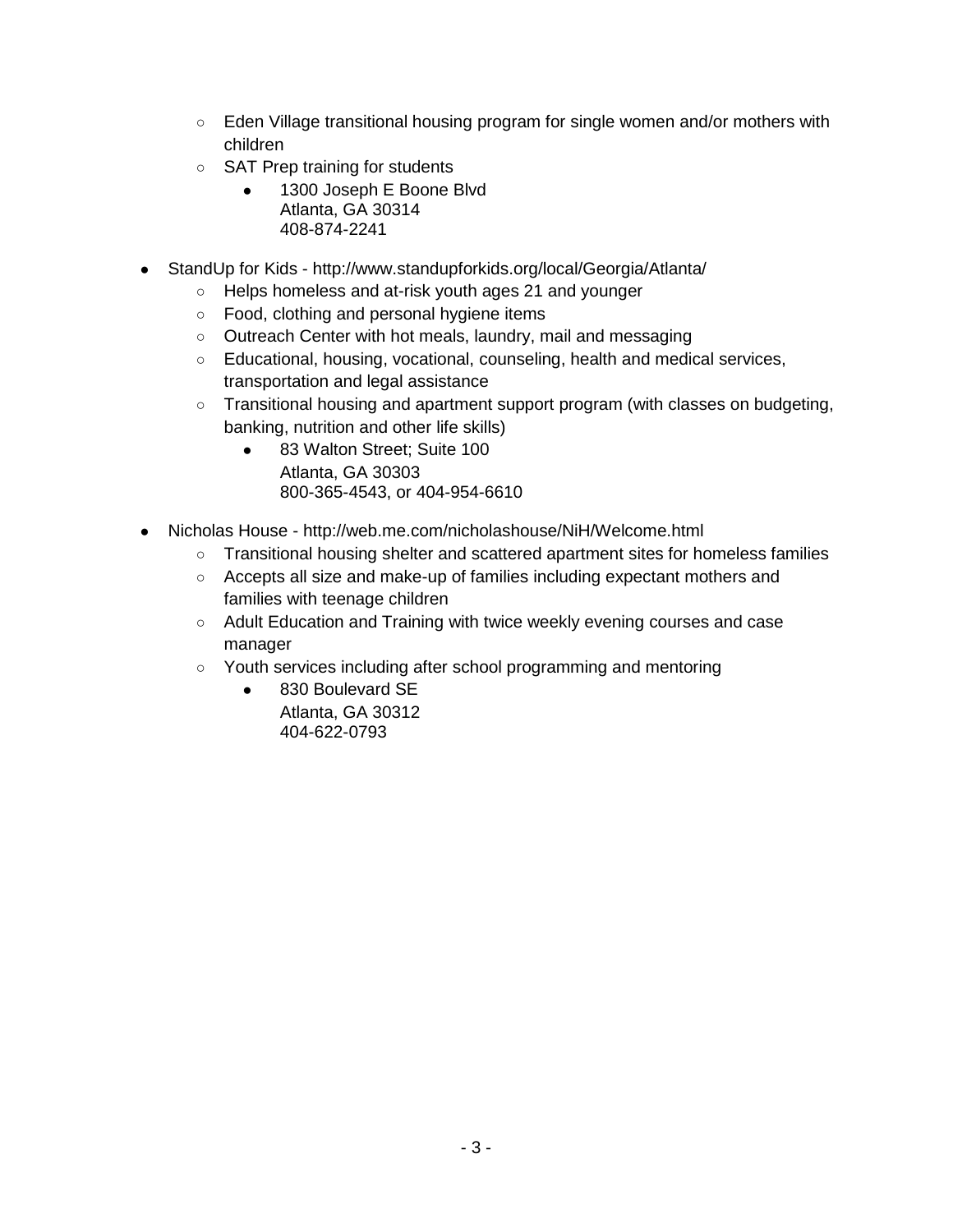## **Emergency Contacts**

- United Way www.unitedwayatlanta.org
	- Dialing 2-1-1 provides 24-hour access to information about any human service in the metro Atlanta area. Spanish-speaking representatives are always available and they are able to take calls in 170 languages.
		- 100 Edgewood Ave NE Atlanta, GA 30303 211 or 404-614-1000
- Georgia Crisis and Access Line www.mygcal.com
	- Aimed at providing services to individuals with mental health and addiction issues, as well as those with mental disabilities.
		- 1-800-715-4225
- Social Security www.ssa.gov
	- Representatives are available on the phone from 7am-7pm Monday to Friday. Automated services are active around the clock.
		- 401 W Peachtree St, Suite 2860 Atlanta, GA 30308
			- 1-800-772-1213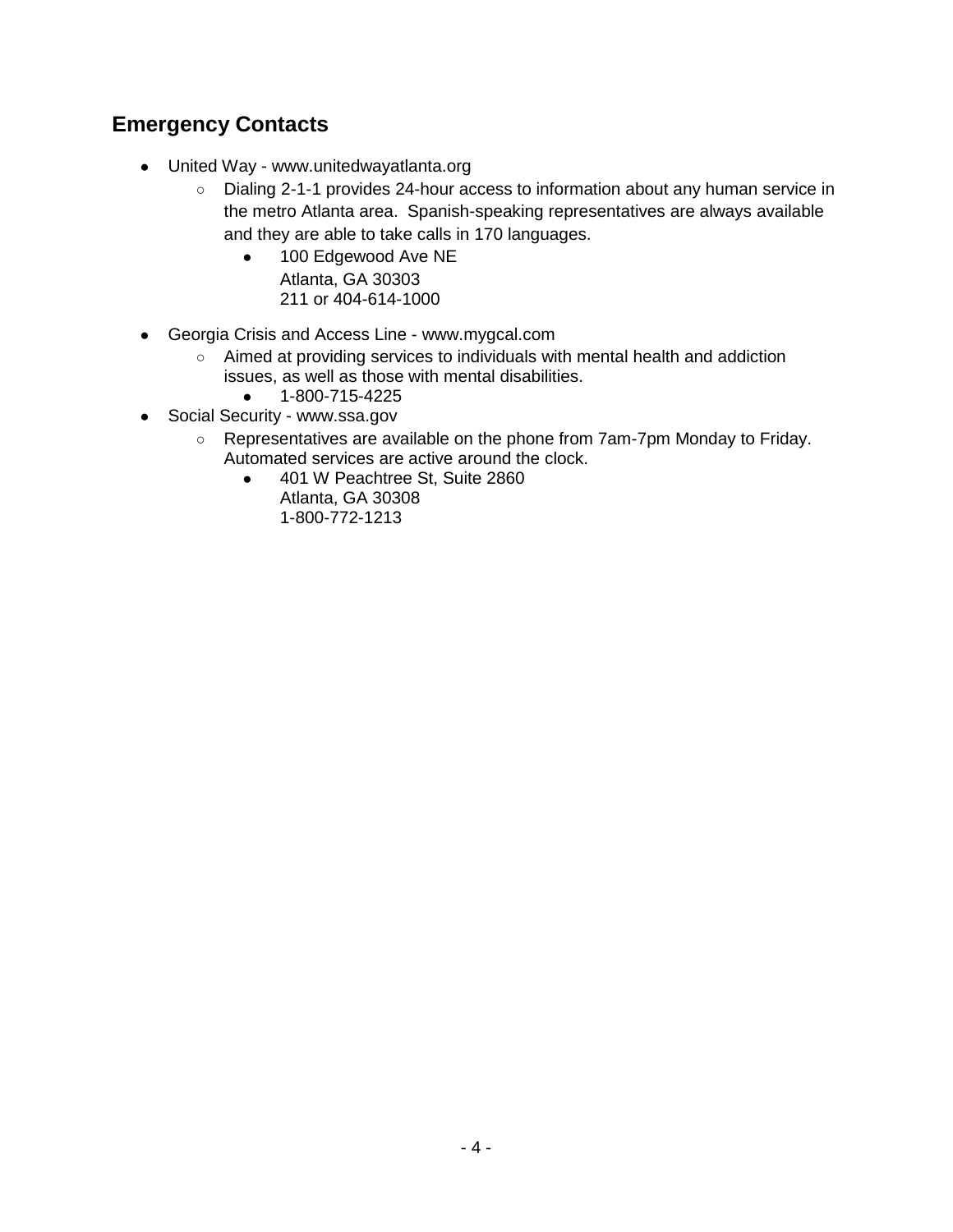## **Medical/Dental Care**

- St. Joseph's Mercy Care
	- http://www.stjosephsatlanta.org/mercy\_care\_services/index.html
		- Provides medical and dental care as well as social services to low income, homeless and HIV-positive patients at two main clinic locations:
			- Mercy Care Downtown 424 Decatur St Atlanta GA 30312 678-843-8600
			- Mercy Care North 3367 Buford Highway, Ste. 910 Atlanta GA 30329 678-843-8700 (they speak Spanish at this location)
- Good Samaritan Health Center http://www.goodsamatlanta.org/
	- Serves primarily the working poor, but also sees some homeless patients. Provides comprehensive medical and dental care as well as counseling.
		- 1015 Donald Lee Hollowell Pkwy Atlanta GA 30318

404-523-6571

(they speak Spanish at this location)

- Ben Massell Dental Clinic http://www.benmasselldentalclinic.com/
	- Provides comprehensive dental care to indigent individuals in metro Atlanta.
		- 700 Fourteenth St NW Atlanta GA 30318 404-881-1858
- Community Advanced Practice Nurses http://www.capn.org/
	- Provides free physical, mental, and preventative health care to homeless and medically underserved individuals and families in metro Atlanta. Assists in transportation for medical appointments.
		- Physical Health Programs 173 Boulevard NE

Atlanta GA 30312

404-658-1500

• Mental Health Programs 458 Ponce de Leon Ave

Atlanta GA 30308

404-815-1811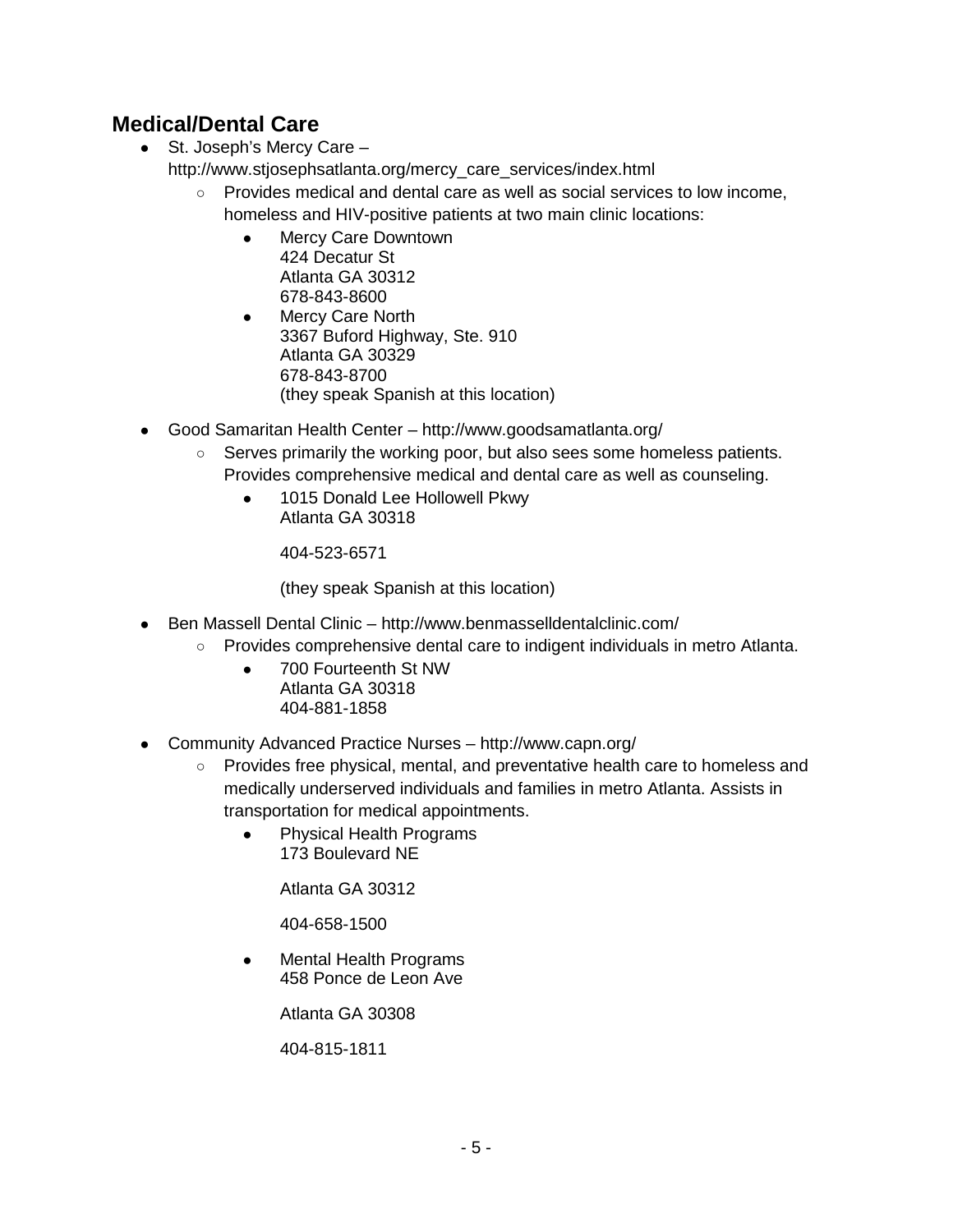- Oakhurst Medical Center http://www.oakhurstmedical.org/index.html
	- Primary health care center for residents of Dekalb County, including Prenatal, Obstetrics, Gynecology, Pediatrics, Mental Health and Eldercare
	- Special focus on medically indigent and underinsured
	- Sliding fee scale according to income and family size
		- Oakhurst Medical Center Stone Mountain 770 Village Square Drive

Stone Mountain, Georgia 30083

404-298-8998

● Oakhurst Medical Center – Decatur 1760 Candler Road

Decatur, GA 30032

404 - 286-2215

- Physician's Care Clinic http://www.dekmedsoc.org/physicians\_care\_clinic.html
	- Health care services to underserved individuals in DeKalb County
		- 2665 N. Decatur Road Suite 220B Decatur, GA 30030

404-501-7960

- Veterans Administration, Homeless Veteran's Program, http://www2.va.gov/directory/guide/facility.asp?ID=38
	- Health and Psychiatric care services for Veterans, including the homeless
		- 1670 Clairmont Road Decatur, GA 30033

404-321-6111

- Lions Lighthouse http://www.lionslighthouse.org/home
	- Sight and hearing services for uninsured and low-income Georgians below 200% of federal poverty guideline
	- Full eye exams, eyeglasses, eye surgeries, vision screening
	- Digital hearing aids and hearing screening
		- 1775 Clairmont Road Decatur, GA 30033

404-325-3630

● Georgia Free Clinic Network - http://www.gfcn.org/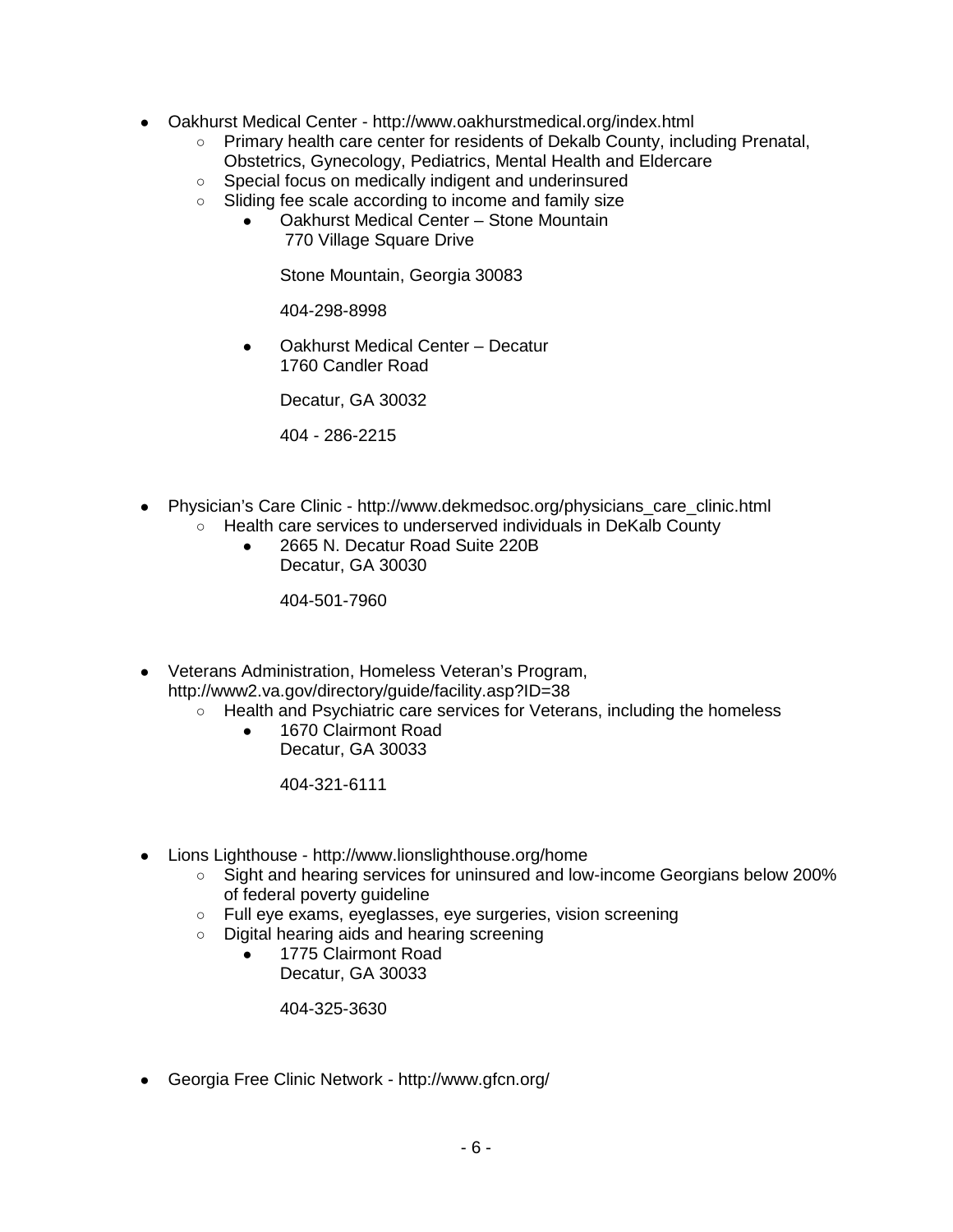- o database of free and minimal-cost clinics in Georgia for individuals with limited resources, searchable by zipcode
- HealthSTAT Georgia Clinic Database, http://healthstatgeorgia.wikispaces.com/Georgia+Clinic+Database
	- Check website above for updates to available Georgia clinics, health departments and other locations that provided discounted medications, medical care or both
- Needy Meds http://www.needymeds.org/free\_clinics.taf?\_function=list&state=ga
	- Website that compiles a list of clinics that offer services to needy individuals
	- Check the Georgia website above for clinics and services state-wide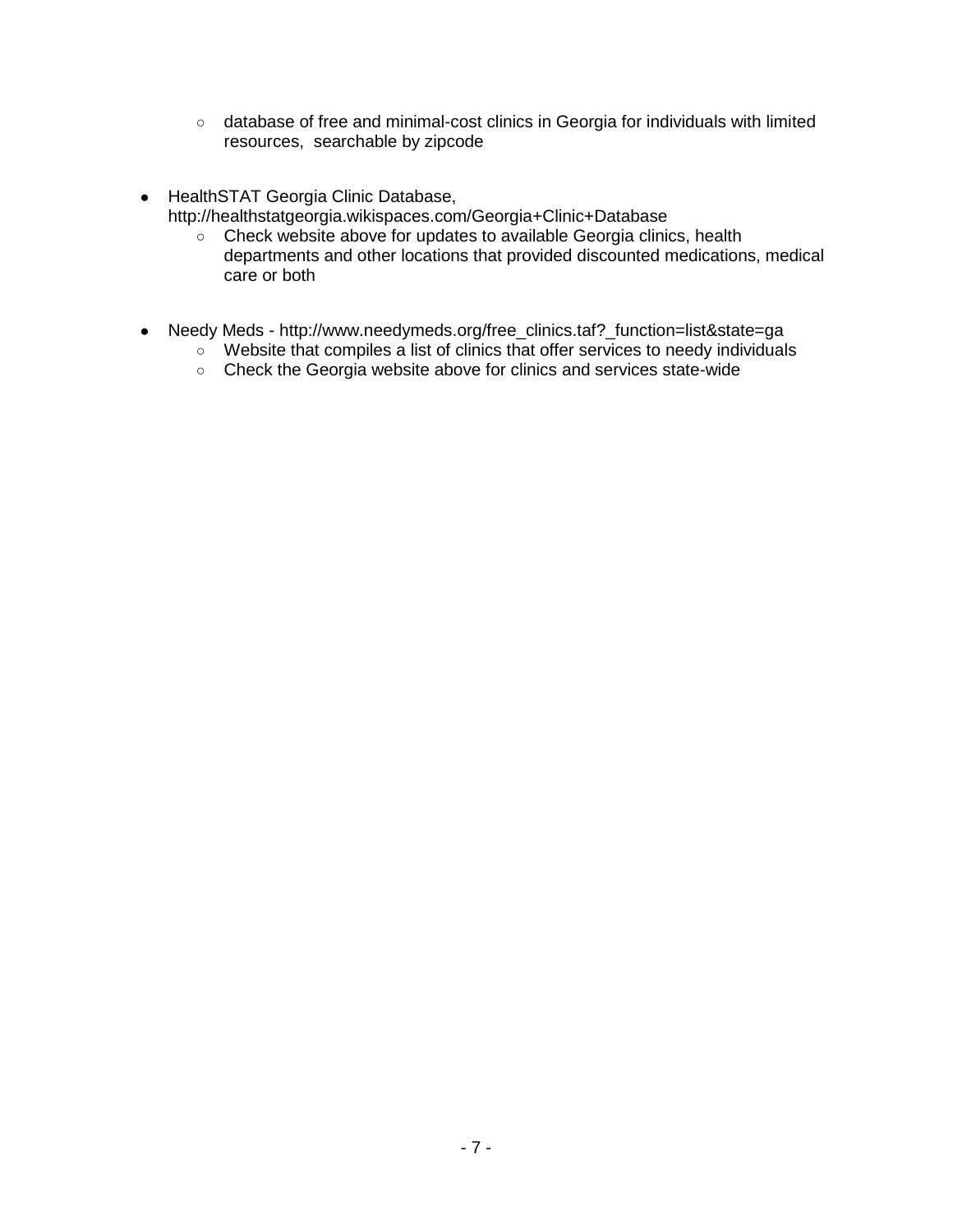#### **HIV/AIDS Resources**

- AID Atlanta http://www.aidatlanta.org/
	- Education and support services for people living with HIV and AIDS. Provides primary care services for HIV-positive patients and assist in obtaining low or no cost medications.
		- 1605 Peachtree St NE Atlanta GA 30309

404-870-7700

- Grady Infectious Disease Program http://www.gradyhealthsystem.org/Specialties/specialties\_idp.asp
	- Comprehensive medical, support, and community services for HIV/AIDS patients.
		- 341 Ponce de Leon Ave Atlanta GA 30308 404-616-2440
- Living Room http://www.livingroomatl.org/
	- Provides housing information, placement, and financial assistance for lowincome people who are homeless or at risk of becoming homeless due to HIV/AIDS.
		- 341 Ponce de Leon Ave Atlanta GA 30308

404-616-6332

- Positive Impact http://www.positiveimpact-atl.org/
	- HIV risk-reduction and prevention programs for men and women
	- Mental health prevention, outreach prevention and individual and group programs
	- Substance abuse treatment for HIV + individuals
	- Rapid HIV testing Mon-Wed 10-7, Thursday-Friday 10-5, and Saturday 10-2.
	- STD Testing Center and Screening (check website for hours)
		- 139 Ralph McGill Blvd NE Suite 301

Atlanta, GA 30308

404-589-9040

404-523-1171 – Spanish Outreach Line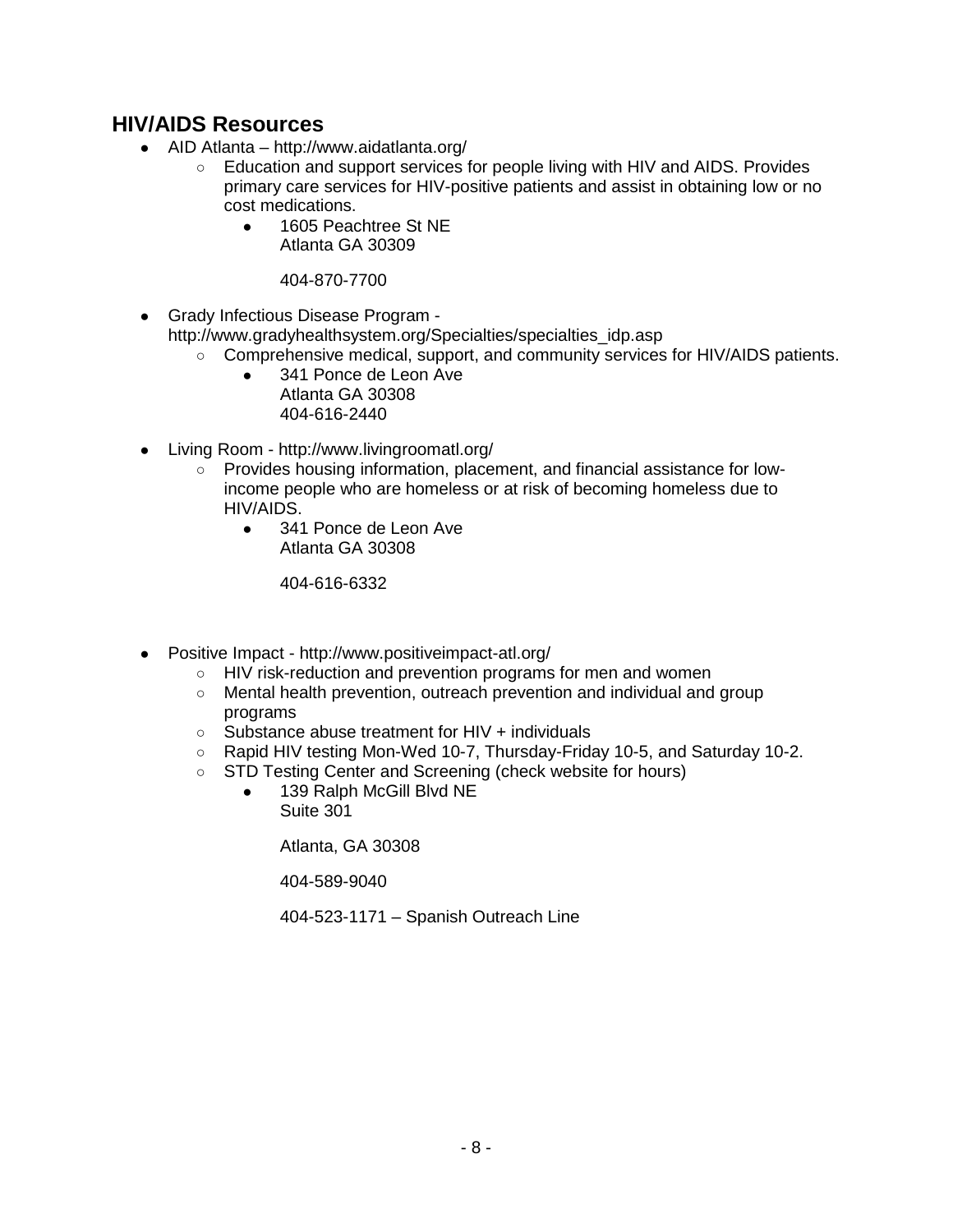#### **Mental Health**

- Community Service Boards Referrals for mental health, developmental disabilities, and/or addictive disease issues. Serves children, adolescents, and adults and offers a wide array of clinical and support services
	- Dekalb CSB http://www.dekcsb.org/
		- PO Box 1648 Decatur GA 30031 404-294-3834
	- Clayton Center http://www.claytoncenter.org/
		- Behavioral Health  $404-366-1529$
		- Addictive Disease 770-478-1099
	- Gwinnett-Rockdale-Newton CSB http://www.grncsb.com/
		- 175 Gwinnett Dr PO Box 687

Lawrenceville GA 30046

770-962-5544

- Cobb-Douglas CSB http://www.cobbcsb.com/about.html
	- 770-422-0202
- Community Friendship http://www.comfriend.com/
	- Outpatient and residential treatment for patients suffering from mental health issues.
	- Provides GED assistance, money management, bus route training, medication monitoring, and utilization of community resources.
		- 85 Renaissance Parkway NE Atlanta GA 30308

404-875-0381

● Center for Torture and Trauma Survivors -

http://www.dekalbhealth.net/TortureTrauma/index.html

- Serve families impacted by torture as defined by the UN
	- An act committed by a person acting under the color of law specifically *intended to inflict severe physical or mental pain or suffering (other than pain or suffering incidental to lawful sanctions) upon another person within his custody or lawful control*
- Immigrants welcome of any legal status
- Any age is appropriate
- Wraparound services (medical, social, psych, dental, nutrition, legal)
	- Richard Health Center 445 Winn Way, Decatur, GA 30030 404-297-7156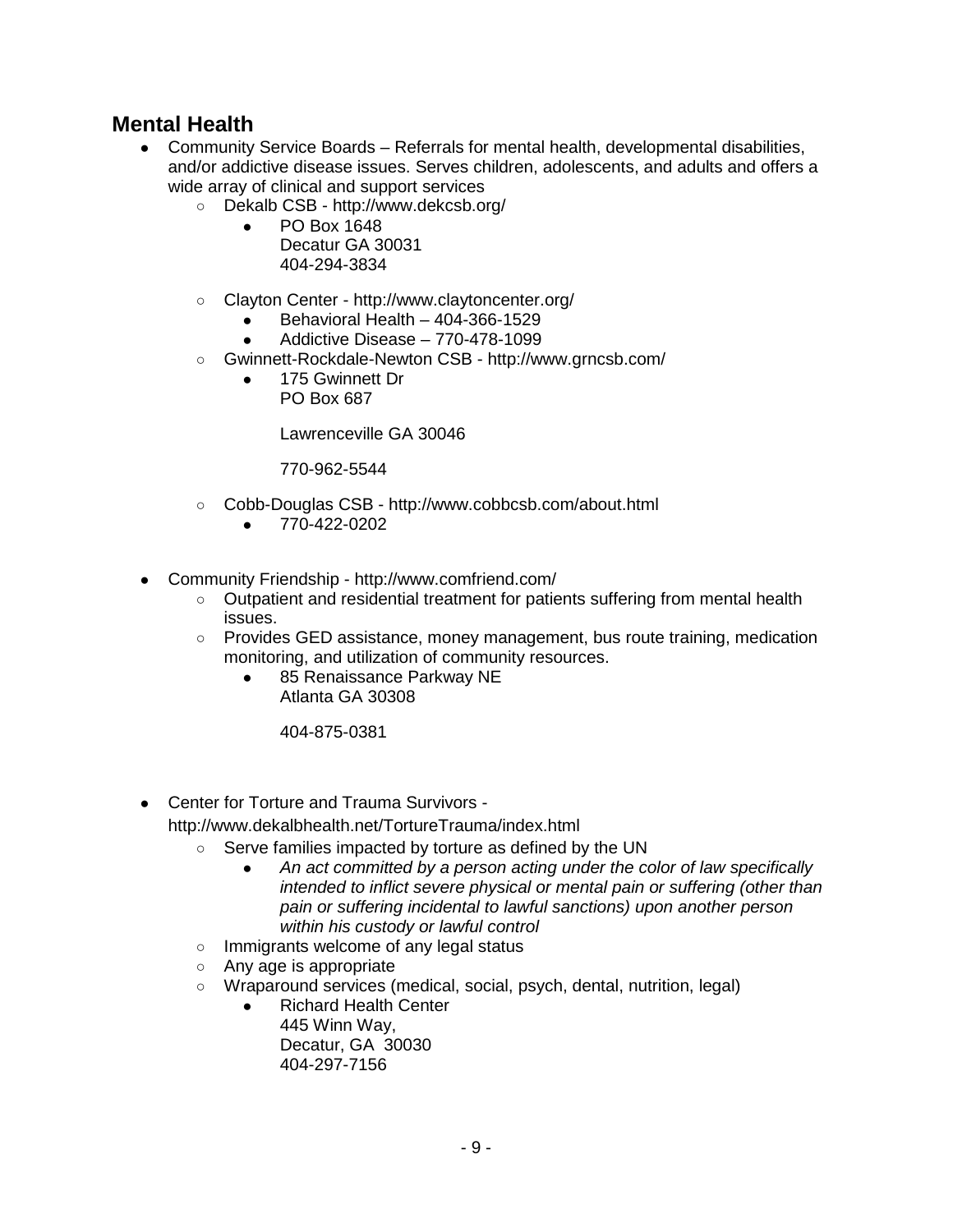#### **Residential Substance Abuse Treatment Programs**

- My Sister's House http://atlantaunionmission.org/
	- Long term intensive residential program for women and women with children who are seeking recovery from chemical dependency, domestic violence, and other life-controlling problems.
		- 921 Howell Mill Rd NW Atlanta GA 30318 404-367-2476
- Breakthru House http://breakthru.actionministries.net/
	- Long term residential treatment facility for women recovering from alcoholism and drug addiction.
		- 1866 Eastfield St Decatur GA 30032 404-284-4658
- Gilgal http://www.womenofgilgal.org/
	- $\circ$  The Life Exchange Center assists women who are battling with drug/alcohol addiction. Center houses a group of eleven women for 12-24 months providing food, clothing, transportation, and other essentials as needed
	- The Homeward Bound program provides supportive services food, shelter, clothing, spiritual enrichment, and comprehensive case management services in a clean, safe environment.
		- 553 Mobile Ave SW Atlanta GA 30315-5933 404-305-8007
- Mary Hall Freedom House http://www.maryhallfreedomhouse.org/<br>Freedom House offers both outpatient and residential treatm
	- Freedom House offers both outpatient and residential treatment programs for women treat drug and alcohol addictions and mental health issues. Additional services include basic medical, dental, pediatrics, supportive housing services, day care and after school care, and employment assistance.
		- 200 Hannover Park Rd Atlanta GA 30350-1899 770-642-5500
- The Shepherd's Inn http://atlantaunionmission.org/
	- Long term residential program for treatment of drug and alcohol addiction.
		- 165 Alexander St NW Atlanta GA 30313 404-588-4015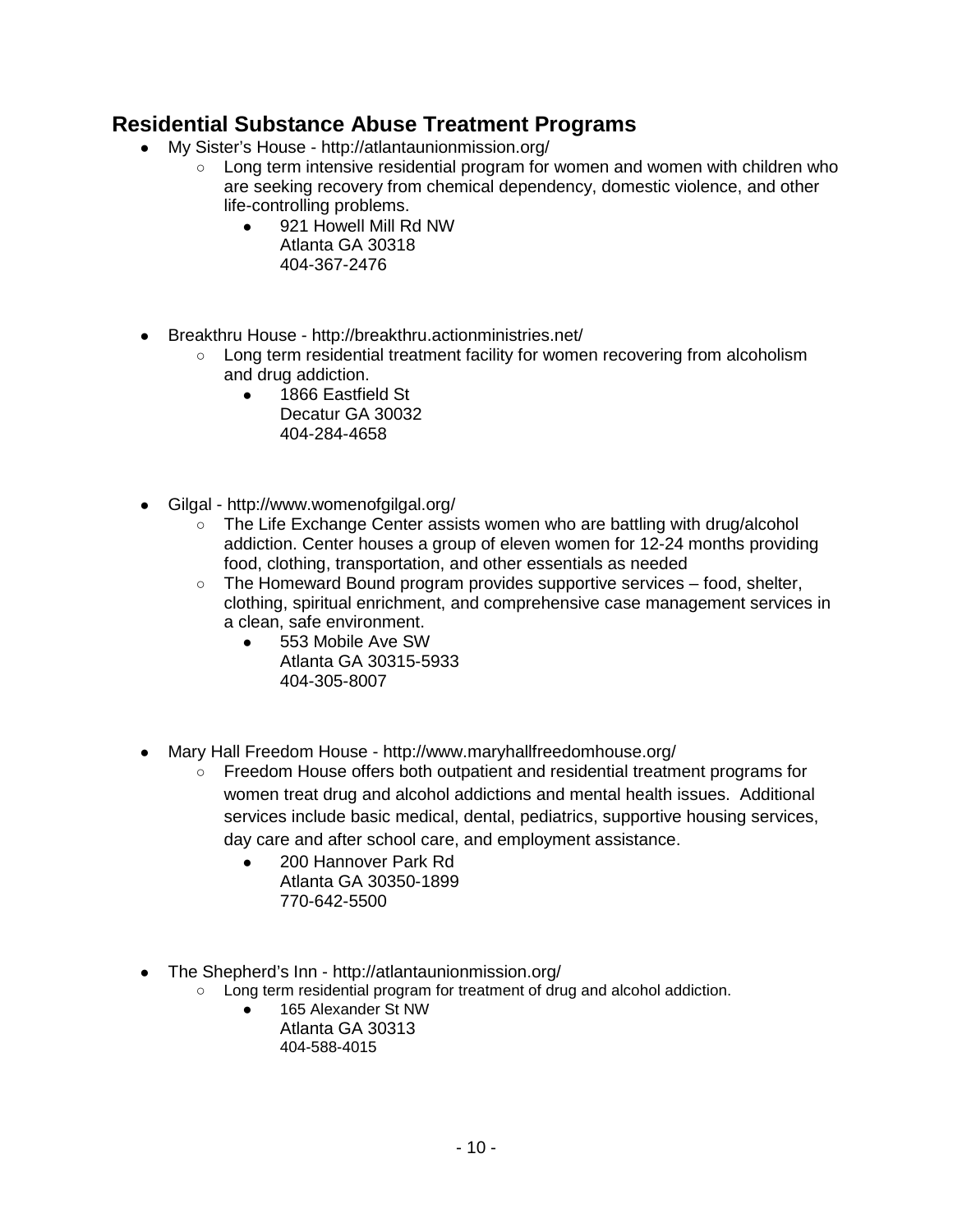- Covenant Community
	- Long-term residential treatment for substance abuse. CCI also provides food, transportation, medical, dental and legal referrals.
		- 623 Spring St Atlanta GA 30308 404-267-4285
- House of Restoration
	- 1145 Anne St Griffin GA 30224 770-229-9008
- Jefferson Place See Shelters
- Oakhurst Recovery Program http://www.oakhurstrecovery.org/
	- Long-term residential treatment program for homeless men with chemical dependency.
		- 232 East Lake Dr Decatur GA 30030 404-371-0590
- Odyssey III http://www.communityconcernsinc.org/
	- Provides daily meals, case management, mailroom, transitional housing (for adult males experiencing homelessness), transitional housing (for adult males diagnosed with mental illness and experiencing homelessness), employment counseling and placement.
		- 276 Decatur St Atlanta GA 30312 404-659-3390
- Pay It Forward http://payitforwardinc.org/
	- Residential substance abuse program for men and women
		- 3104D Buford Hwy Atlanta GA 30329 404-327-7847
- Potter's House http://atlantaunionmission.org/
	- Long-term, Christ-centered, 180-bed residential recovery program for chemically addicted men who truly desire to change
		- 655 Potter's House Rd Jefferson GA 30549 706-543-8338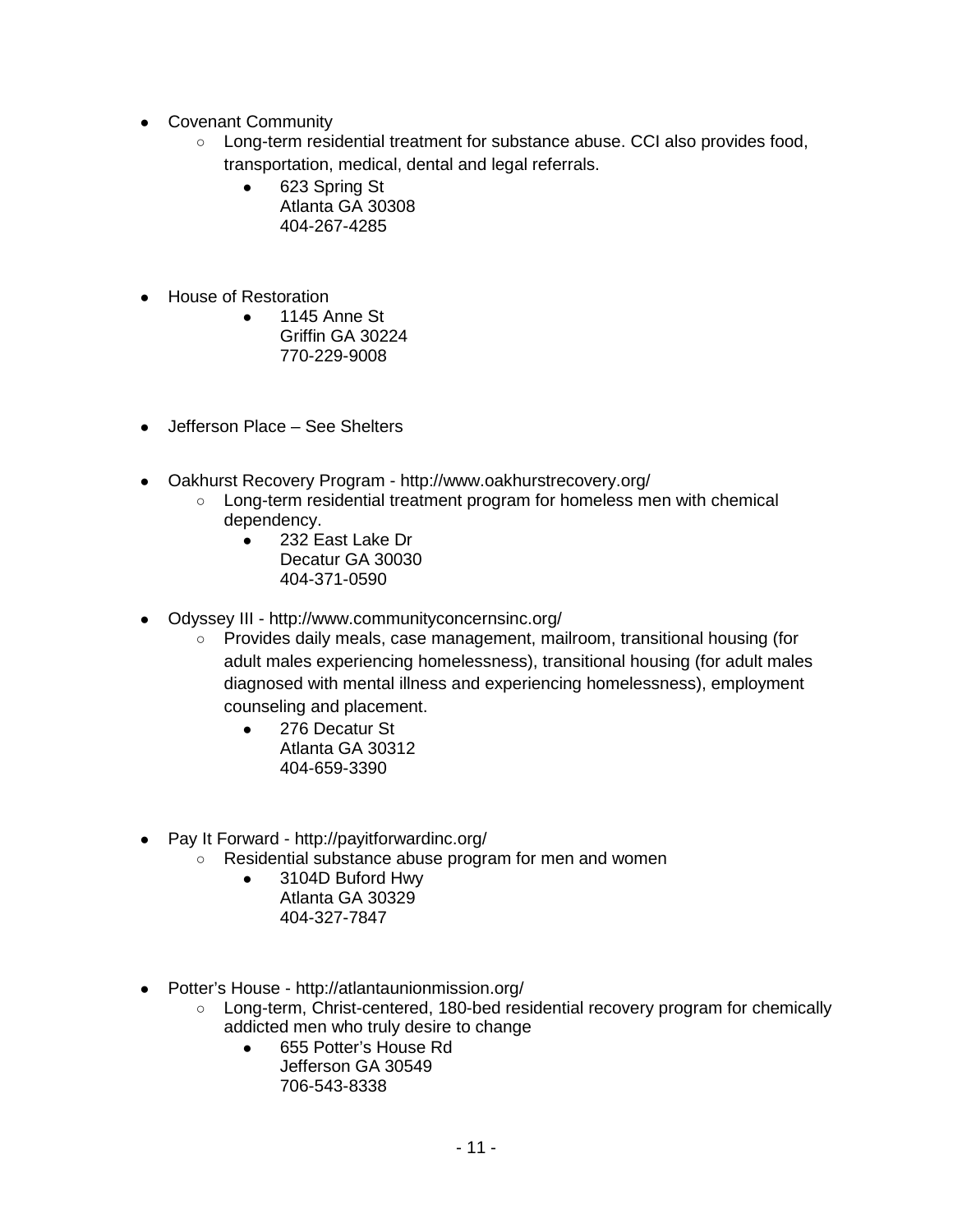- Quest 35 http://www.quest35housing.org/
	- Supportive housing programs that service the special needs of homeless and/or low to mixed income populations. Core services include case management, educational training, vocational training, community resources linkage, and financial management services
		- 895 Rock St NW Atlanta GA 30314 404-582-0296
- Salvation Army ARC http://www.satruck.org/
	- Residential housing, work, and group and individual therapy. Includes chemical dependency treatment, work therapy, GED classes.
		- 740 Marietta St Atlanta GA 30318 404-522-9785
- Soul Changers http://soulchangersrecovery.org/
	- Long term residential 12 step rehabilitation program for chemical dependence<br>■ 78 Oak St
		- 78 Oak St Hampton GA 30228 770-707-1802 404-933-2357
- STAND Inc http://www.standinc.com/
	- Provides transitional housing, HIV testing and prevention services, substance abuse treatment programs, domestic violence programming.
		- 4319 Covington Hwy Decatur GA 30083 404-288-4668
- Trinity House Big Bethel http://tcmatlanta.org/big-bethel
	- Residential transitional program designed to serve homeless men with issues regarding drug dependency. Also provides education and employment support services.
		- 21 Bell St Atlanta GA 30303 404-222-0553
- Essence of Hope http://www.essenceofhope.org/
	- Recovery residence for women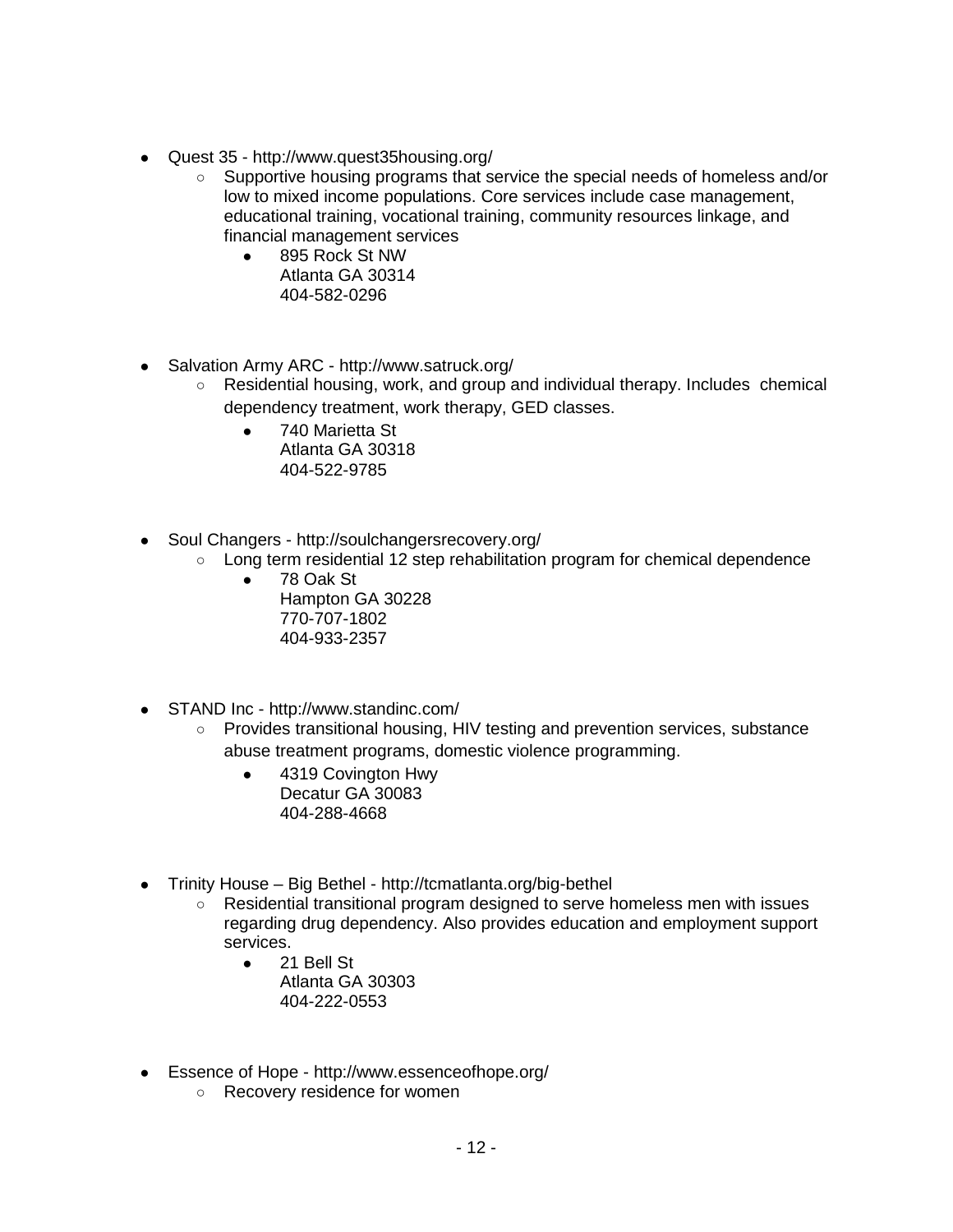- 981 Byron Dr Atlanta GA 30310 678-755-1518
- Harbor Lights Program
	- Short term residential and outpatient addiction treatment program for men and women.
		- 400 Luckie St Atlanta GA 30313 404-688-2884
- Peachford House http://www.peachford.com/<br>© Residential and outpatient treatment for
	- Residential and outpatient treatment for addiction for men and women. Food, transportation and employment assistance also offered.
		- $\bullet$  2530 Peachwood Cir #4 Atlanta GA 30345 404-634-4974
- Turnaround http://www.turnaroundrecovery.com/
	- Residential addiction treatment program for men and women
		- 2000 Clearview Ave Suite 208 Doraville GA 30340 770-457-1280
- St Jude's Recovery Center See Detoxification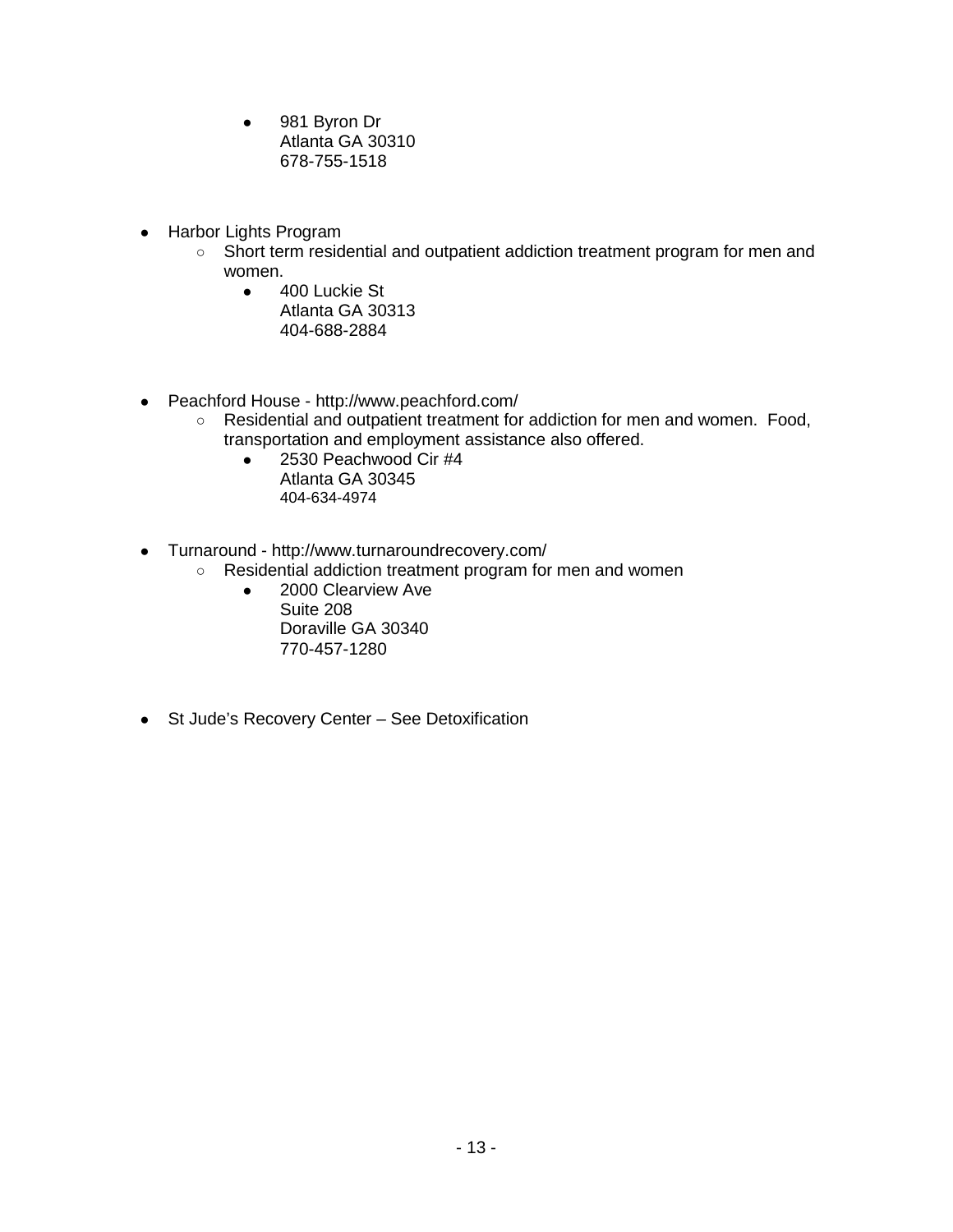#### **Detoxification**

- Cobb Douglas Stabilization Unit http://www.meth-in-douglas.com/cobb.htm
	- Short term residential program to provide brief treatment for psychiatric problems and detoxification from drugs and alcohol
		- 5400 S. Cobb Dr Smyrna GA 30080 404-794-4857
- Dekalb Regional Crisis Center http://www.dekcsb.org/site/article/dekalb-regional-crisiscenter
	- Provides outpatient crisis assessments and interventions in the least restrictive environment possible for consumers living in DeKalb, Fulton and Clayton counties.
	- Offers services for psychiatric emergencies, temporary observation, stabilization and a mobile crisis unit.
		- 450 Winn Way Decatur GA 30030 404-294-0499
- GRN Recovery Center http://www.grncsb.com/
	- Short term residential program to provide treatment for mental health and substance abuse problems. Services include detoxification from drugs and alcohol.
	- Spanish spoken
		- 3005-A Lenora Church Rd Snellville GA 30078 770-979-9157
		- Emergency Call Line 770-985-2494
- Newport Integrated Behavioral Healthcare http://www.nibhinc.com/
	- The facility provides detoxification, methadone maintenance, and methadone detoxification services. The treatment center provides outpatient, partial hospitalization, and residential short-term treatment care.
	- Spanish spoken.
		- 1810 Moseri Rd Decatur GA 30032 404-289-8223 ext 227 or 225
- St Jude's Recovery Center http://www.stjudesrecovery.org/
	- Provides all clients with physical assessments, basic medical care, health/nutrition education, medication monitoring, and referrals to outside healthcare providers.
	- Provides all clients with employment assistance. Short and long term residential programs, including halfway housing, family care housing and permanent housing.
	- Provides detox services.
		- 139 Renaissance Pkwy Atlanta GA 30308 404-874-2224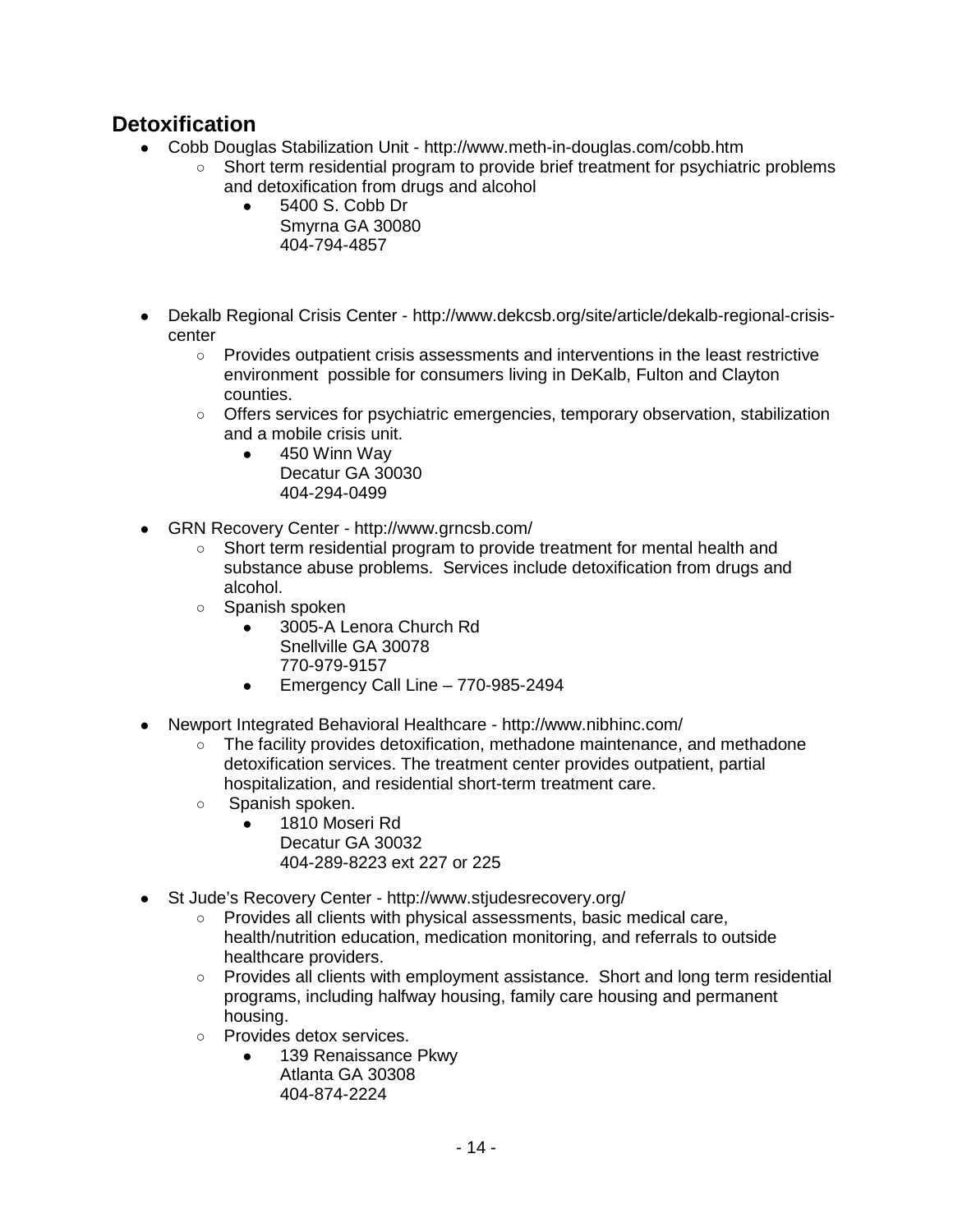#### **Methadone Maintenance Programs**

- Alliance Recovery Center http://www.alliancerecoverycenter.com/
	- Outpatient methadone treatment<br>209-B Swanton Way
		- 209-B Swanton Way Decatur GA 30030 404-377-7669
- Southside Health Care
	- Substance abuse treatment center
		- 1039 Ridge Ave SW Atlanta GA 30315 404-564-6800
- Georgia Therapy Associates http://www.georgiatherapyassociatesinc.com/
	- Medical, psychiatric, and counseling services for patients with substance abuse. Specializes in addictions to morphine-type drugs.
		- 2797 Campbellton Rd SW
			- Suite C-3 Atlanta GA 30311 404-349-6655
- GPA Treatment Inc http://www.gpatreatment.com/
	- Methadone addiction treatment
		- 4255 Chamblee-Tucker Rd Atlanta GA 30340 770-493-1922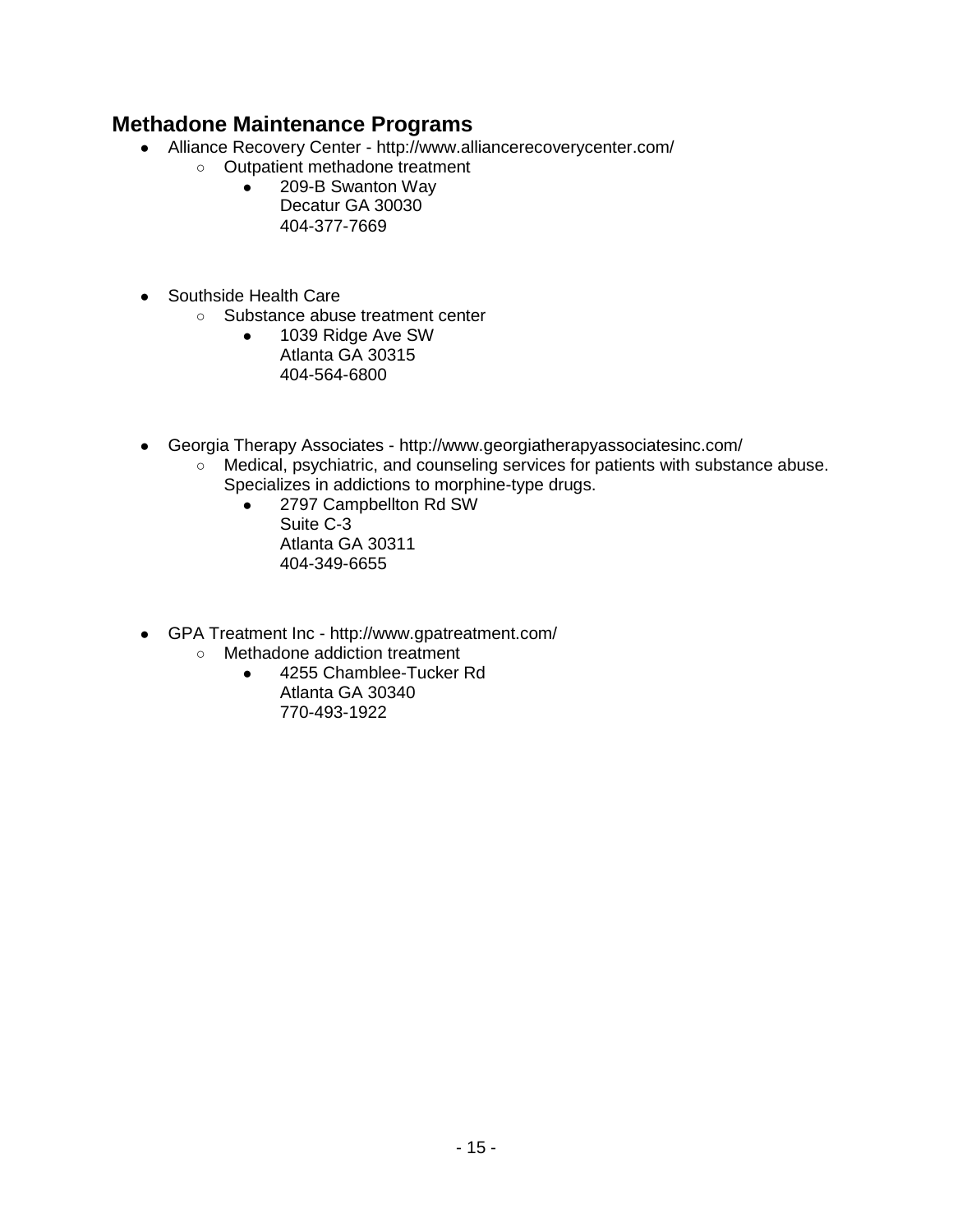#### **Intimate Partner Violence Programs**

- Partnership Against Domestic Violence http://www.padv.org/
	- 24 hour crisis line
	- Emergency shelter
	- Community based services for those not in need of shelter
	- Support groups and parenting groups
	- Children and youth programs
	- Supportive housing
	- TANF assistance, legal advocacy, and food stamps
		- P.O Box 170225 Atlanta, GA 30317 404-870-9600 Fulton Crisis Line: 404-873-1766 Gwinnett Crisis Lin: 770-963-9799
- Community Welcome House www.communitywelcomehouse.org
	- 24 hour crisis line
	- Free room and board and an emergency shelter
	- Comprehensive case management
		- 13 Augusta Dr Newnan, GA 30263 770-304-0966
- Cherokee Family Violence Center www.cherokeefamilyviolence.org
	- Crisis Line
	- Legal advocacy services to assist in filing emergency protection orders and accompanying/transporting victims to hearings and other court appearances
	- Multi-cultural services for non-English speaking victims, especially Hispanics
	- TANF assessment program and financial counseling<br>○ Transportation services
	- Transportation services
	- Childcare services and children's programs
	- Household establishment assistance and transitional housing
	- Life skills workshops<br>● P.O. Box 489
		- P.O. Box 489 Canton, GA 30169 770-479-1804 Crisis Line: 770-479-1703
- Atlanta Union Mission www.atlantaunionmission.org
	- 2 locations for emergency and transitional housing for women and children
	- $\circ$  404-588-4000
		- My Sister's House 921 Howell Mill Rd, NW Atlanta, GA 30318
		- Potter's House 655 Potter's House Rd Jefferson, GA
- Promise Place www.promiseplace.org
	- 24 hour crisis hotline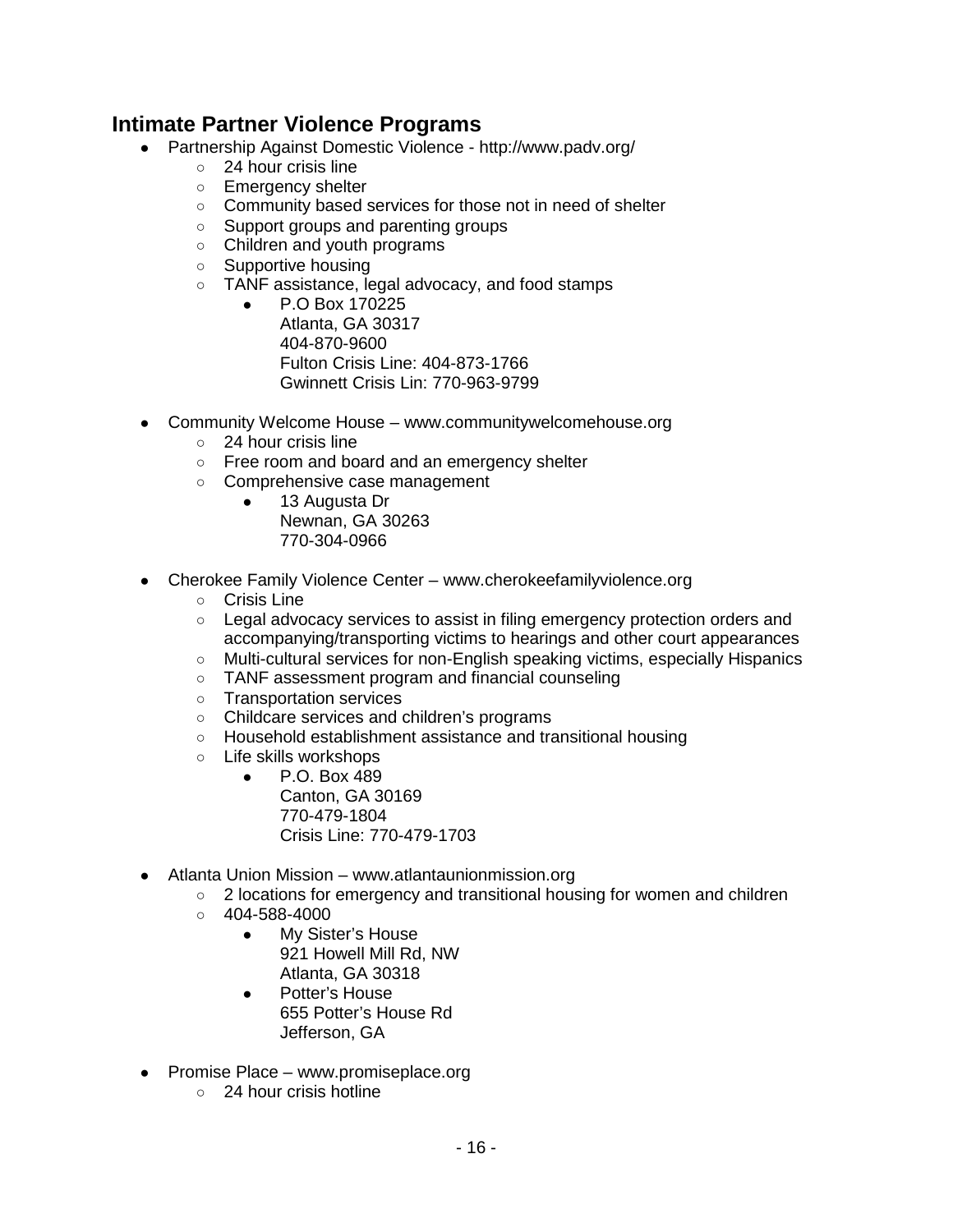- Emergency domestic violence shelter
- Support groups
- Legal advocacy
- Safety planning
- Children's programs<br>● 350 N. Jeff Da
	- 350 N. Jeff Davis Drive Fayetteville, GA 770-461-3839 Crisis Line: 770-460-1604
- Securus House http://www.securushouse.org/
	- Emergency shelter for battered women and their children
	- Support group for women currently in abusive relationships and women who have been
	- Legal advocacy
	- 24-hour crisis line
		- P.O. Box 870386 Morrow, GA 30287-0386 770-960-7153 Crisis Line: 770-961-7233 (SAFE)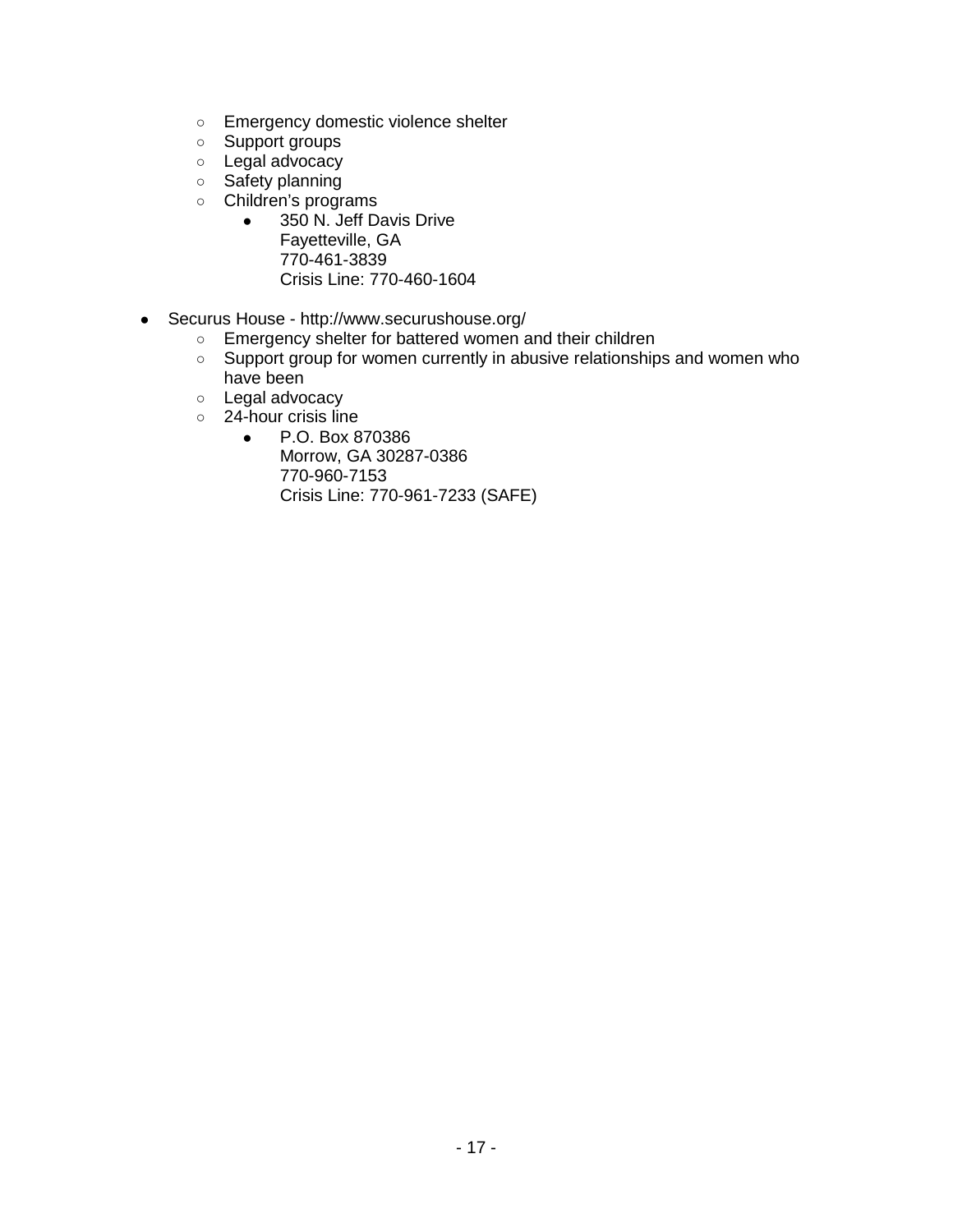## **Clothing Assistance**

- Midtown Assistance Center www.midtownassistancectr.org/
	- Provides clothing and tools necessary to acquire jobs, especially in the healthcare, construction and food industries
		- 30 Porter Place Northeast Atlanta, GA 30308 404-681-5777
- Big Bethel AME Church www.bigbethelame.org
	- Run a help center that provides clothing to those in need
		- 220 Auburn Ave NE Atlanta, GA 30303 404-827-9707

#### **Meals**

- Lutheran Church of the Redeemer http://www.redeemer.org/welcome
	- Food served Monday through Friday, 10:30-11:30 AM
		- 731 Peach St NE Atlanta Georgia 30308 404-874-8664
- Liberty Baptist Church http://www.lbc-atl.org/lbc/Home/tabid/36/Default.aspx
	- The Homeless Ministry's purpose is to provide food, shelter, and clothing to those in need. The ministry treats everyone with dignity and respect. The ministry offers breakfast and prayer to the homeless every first and third Saturday at 8 o'clock
		- 395 Chamberlain St. SE Atlanta, GA 30312 404-525-3588
- Trinity United Methodist Church http://www.gbgm-umc.org/trinityga01/
	- Trinity Table provides meals to approximately 400 homeless people per week. Each week, a different church or organization brings 75 gallons of soup, 1200 sandwiches and 35-40 volunteers for the Sunday afternoon meal. In addition to providing meals, other services include making clothing items available twice each month and providing legal assistance once each month through the Legal Clinic for the Homeless.
		- 265 Washington Street, SW Atlanta, GA 30303
- Our Lady of Lourdes Catholic Church http://www.lourdesatlanta.org
	- The church provides hot meals on Tuesdays and Thursdays from 11:15 AM to 12:30 PM. They do not serve children.
		- 25 Boulevard NE Atlanta, GA 30312 404-522-6776
- Wheat Street Baptist Church http://www.wheatstreetbaptist.org/index.htm
	- 359 Auburn Ave. NE Atlanta, GA 30312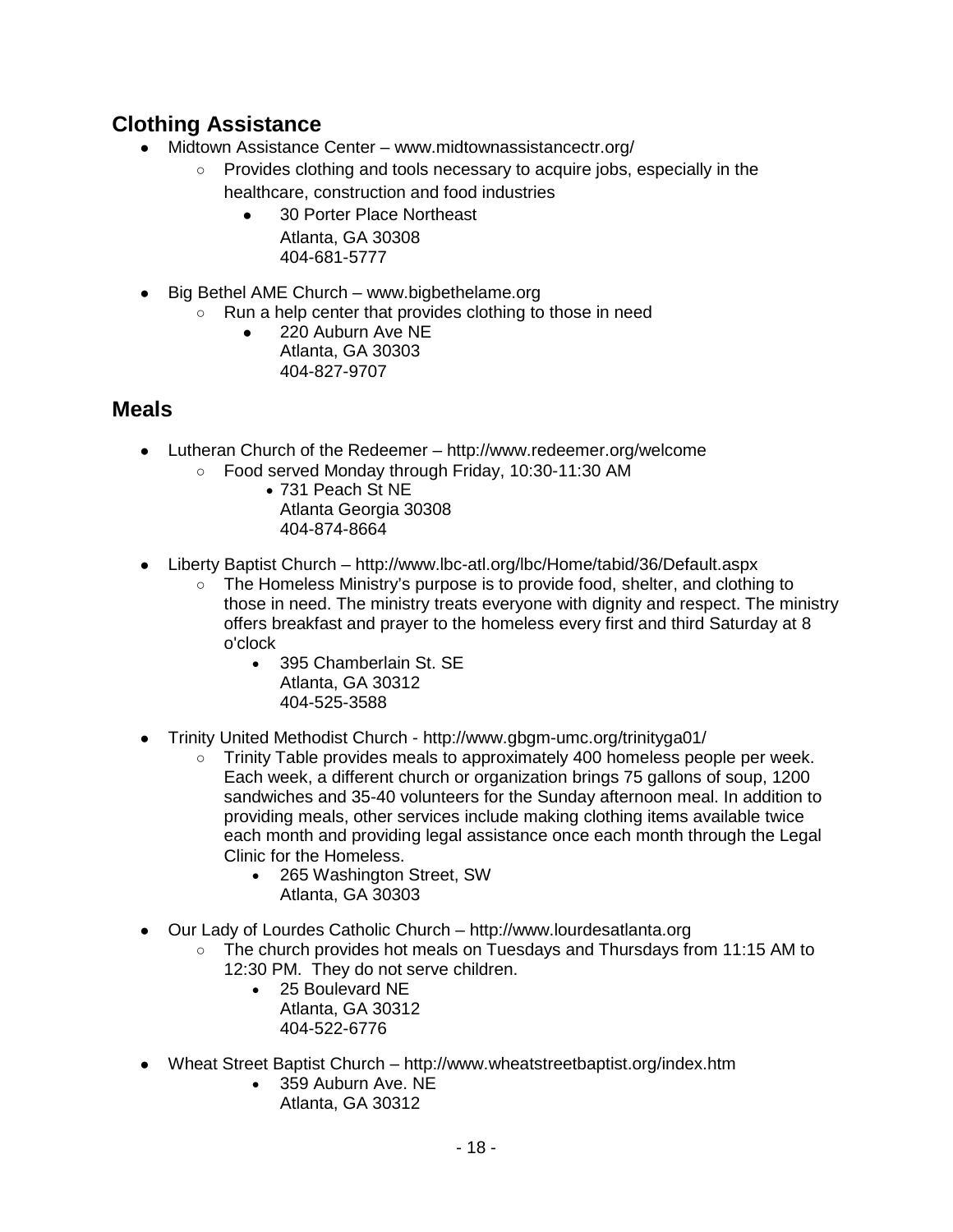404-659-4328

- Saint John the Wonder Worker Church http://saintjohnwonderworker.org/
	- Daily feeding the poor Monday through Friday at 10-10:30AM and 2-2:30PM. All the Orthodox Churches of the city of Atlanta support the feeding of the poor and homeless of Atlanta through the food program.
		- 543 Cherokee Ave. Atlanta, GA 30312 404-577-6330
- Community Concerns http://www.communityconcernsinc.org/
	- $\circ$  Intake Monday Friday from 8:30 a.m. 11:30 a.m
	- Meal hours areas follows: Monday through Friday (4pm–5pm); Saturday (2pm– 3pm); Sunday – Breakfast 8:30am. Open to Odyssey III clients or those that present letter of homelessness
	- Men and Women
		- 150 Moore Street Southeast Atlanta, GA 30312-1716 (404) 653-0016
	- Odyssey III See Substance Abuse Programs

#### **Legal Assistance**

- Georgia Law Center for the Homeless www.galawcenter.org/
	- Provides legal services to the homeless in civil cases. This work includes preventing evictions, helping clients claim wages and benefits, dealing with family law issues, and increasing access to housing.
		- 100 Edgewood Ave, Suite 1625 Atlanta, GA 30303 404-681-0680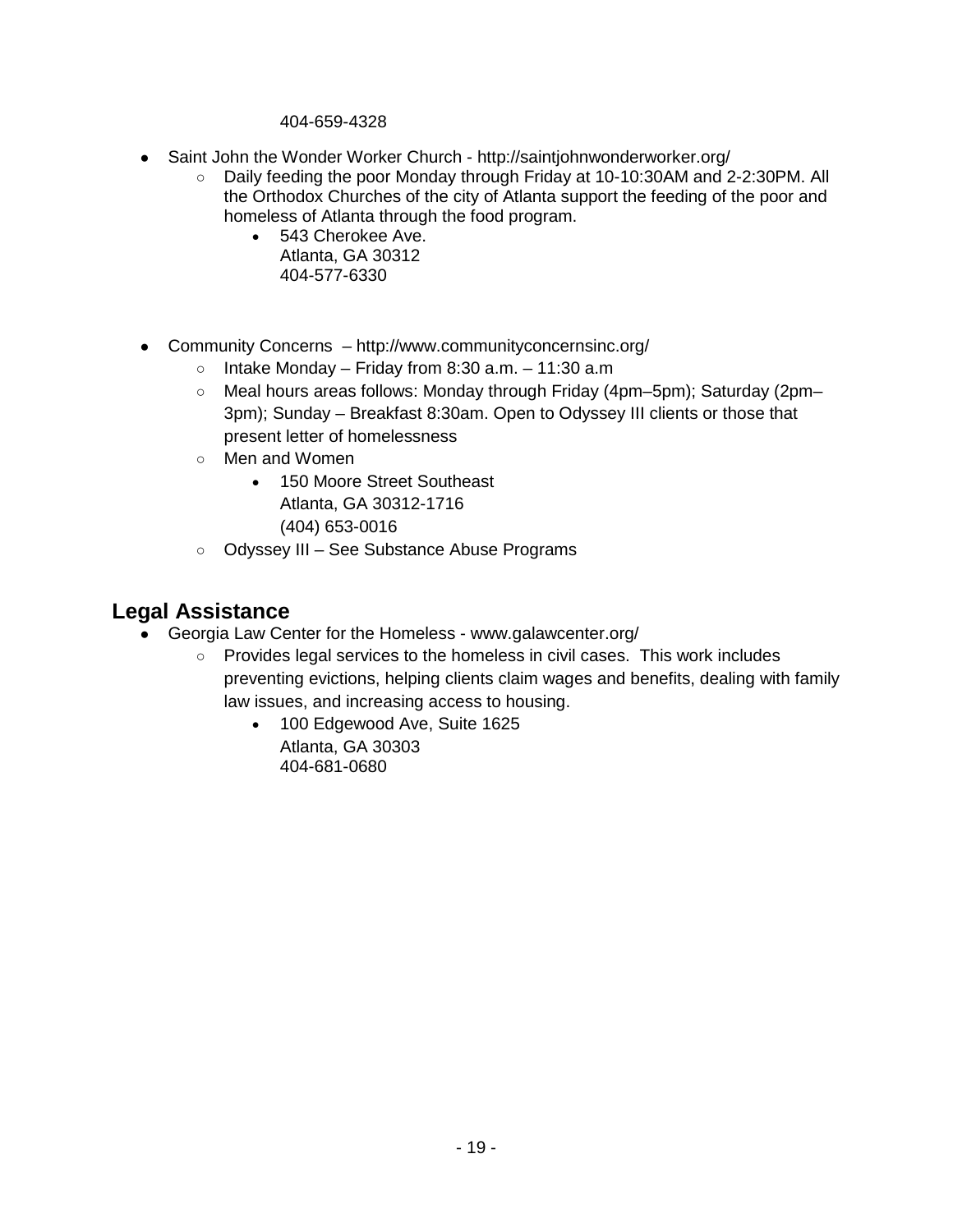## **Shelters/Transitional Housing**

- Trinity House http://tcmatlanta.org/
	- Trinity House is a transitional housing program for formerly homeless men. It can accommodate up to 10 men at one time. During their stay, residents are expected to work on four basic areas toward the goal of self-sufficiency:
		- Remain Drug and alcohol free: Approximately 85% of the residents in Trinity House are in some form of recovery.
		- Securing employment: Residents are expected to secure employment within 30 days of entry into the program.
		- Develop independent living skills: for example, residents are encouraged to accumulate \$1000 before attempting to move out of Trinity House.
		- Find Permanent Housing: As residents near the end of their stay, they must find affordable, permanent housing.
			- 265 Washington Street, SW Atlanta, GA 30303 404-659-6236
- Task Force for the Homeless http://www.homelesstaskforce.org
	- Emergency Overflow Shelter: The Task Force is committed to providing shelter and service to all individuals who need it. Our overflow shelter offers refuge to over 500 men nightly, acting as one of the most vital of services for those for whom no other programs are available. Providing emergency shelter beds allows us to immediately impact people's lives by providing a space for them to stay, and encouraging them to seek additional services through our Day Service Center for employment, housing and whatever needs they may have. Our Overflow Shelter is available to anyone seeking refuge from the streets, and is most often the first step in seeking additional services and resources.
	- Resident Volunteer Program: Men who are looking to get off the streets and into homes of their own are encouraged to apply first for our Resident Volunteer Program. The RV Program serves 42 drug-free individuals who are given permanent bed and storage space in exchange for a commitment of 24 volunteer hours a week to the operations and security of our organization. Resident Volunteers work under the Task Force staff to learn the ins and outs of our programs and services, enabling them to act as leaders within the larger community of individuals who stay in our building. This is a three to six month program, often times resulting in placement into our Transitional Housing Program – a program that lasts for up to two years.
		- 477 Peachtree Street Atlanta, GA 30308 404-230-5000 SHELTER HOTLINE: 1,800,448,0636
- Atlanta Union Mission http://www.atlantaunionmission.org/index.html
	- Emergency Shelter: Atlanta Union Mission provides emergency shelter to as many as 354 men, women and children at two separate campuses. Guests of the shelters are provided hot showers, clean clothes, nutritious food and a safe place to sleep. Guests also have access to social workers who make referrals to community resources for those seeking health care, addiction recovery or job help.
		- Downtown Atlanta Shelter (The Shepherd's Inn)
		- Howell Mill Road Campus (My Sister's House)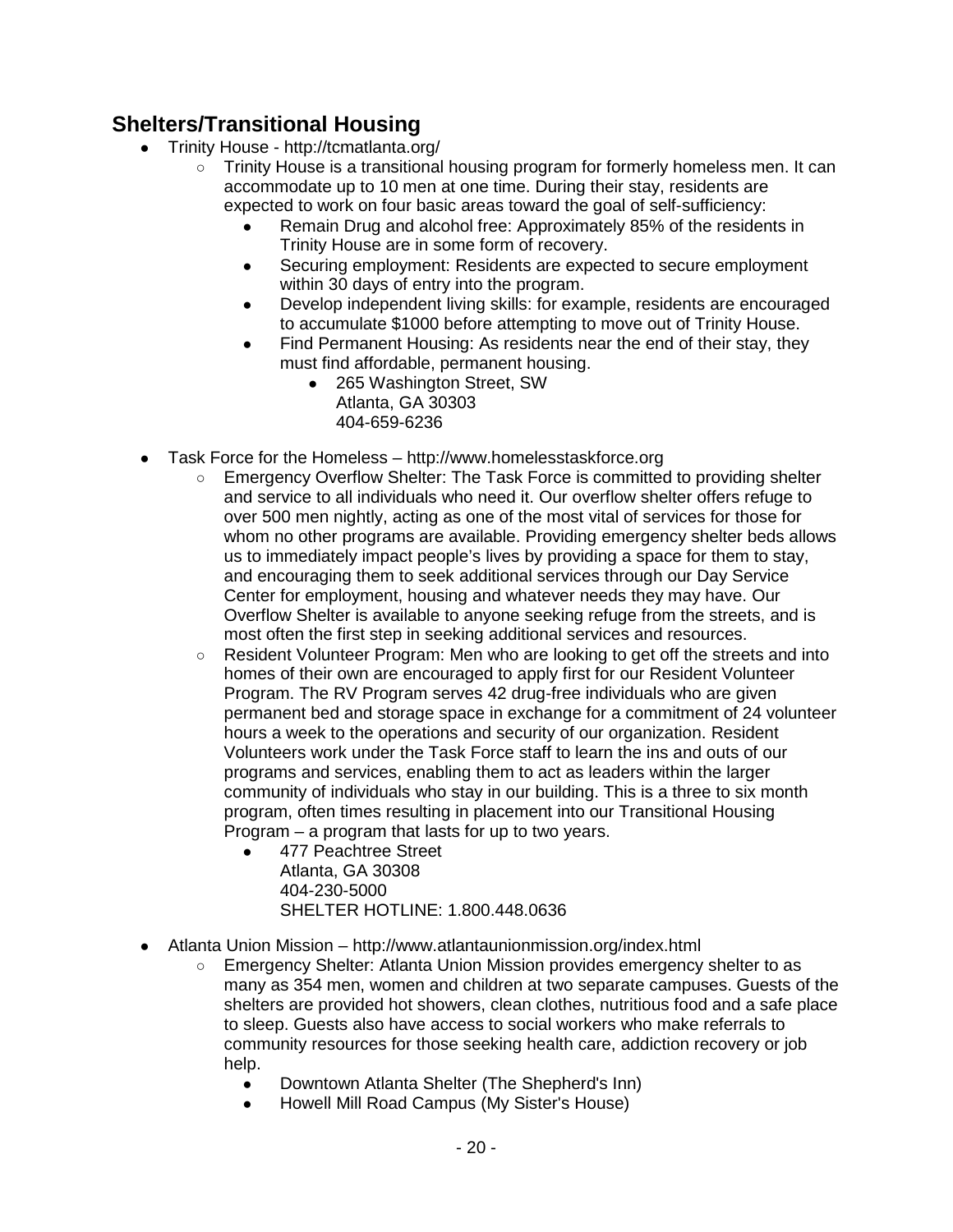- Contact:
	- Men's Services: (404) 367-2493
	- Women and Children's Services: (404) 367-2465
- Residential Recovery: Atlanta Union Mission's residential recovery program helps men and women overcome life-controlling issues such as addiction and abuse. The program focuses on spiritual enrichment along with individual and group counseling to address life-controlling issues. The program also offers educational classes, 12-step meetings, support groups, chapel and work therapy.
	- Downtown Atlanta (The Shepherd's Inn)
	- Northeast Georgia Campus (The Potter's House)
	- Howell Mill Road Campus (My Sister's House)
	- Contact:
		- Atlanta Men's Services: (404) 350-1300
		- Women and Children's Services: (404) 532-1929
		- Northeast Georgia Men's Services: (706) 354-5561
- Jefferson Place
	- This shelter currently serves 50 men per night and runs year round. They provide clothing and a hygiene kit. Check-in by 1:30 PM with picture ID and SS card.
		- 1135 Jefferson St NW Atlanta, GA 30318 (404) 874-0412
- Atlanta City Baptist Rescue Mission http://www.trinityhillbaptist.org/atlanta\_city\_\_baptist\_rescue\_11-13-2008.htm
	- This mission of Douglasville's King's Way Baptist Church operates 7 days a week. It serves a maximum of 80 men per night, providing clothing, showers, chapel service, dinner and breakfast.
		- 316 Peters St. SW Atlanta, GA 30313 404-577-3409
- Central Night Shelter http://www.cpcatlanta.org/night\_shelter
	- Open November to March, doors open at 7
	- Men only , need to be referred by a homeless services agency
	- Ability to hold bed for the next night
	- Serves dinner
	- Foot and Medical clinic on a weekly basis
	- First stop center during the day
		- **Central Night Shelter** 
			- 201 Washington Street Atlanta, GA 30303 404-659-0274
- Gateway Center See First Stop Centers
- Clifton Sanctuary Ministries http://www.cliftonsanctuary.com/
	- Intake Monday, Wednesday, Thursday 10a-2p
	- Men only
	- Long term bed with aim to transition to permanent housing
	- Work with residents to maintain health through education and transportation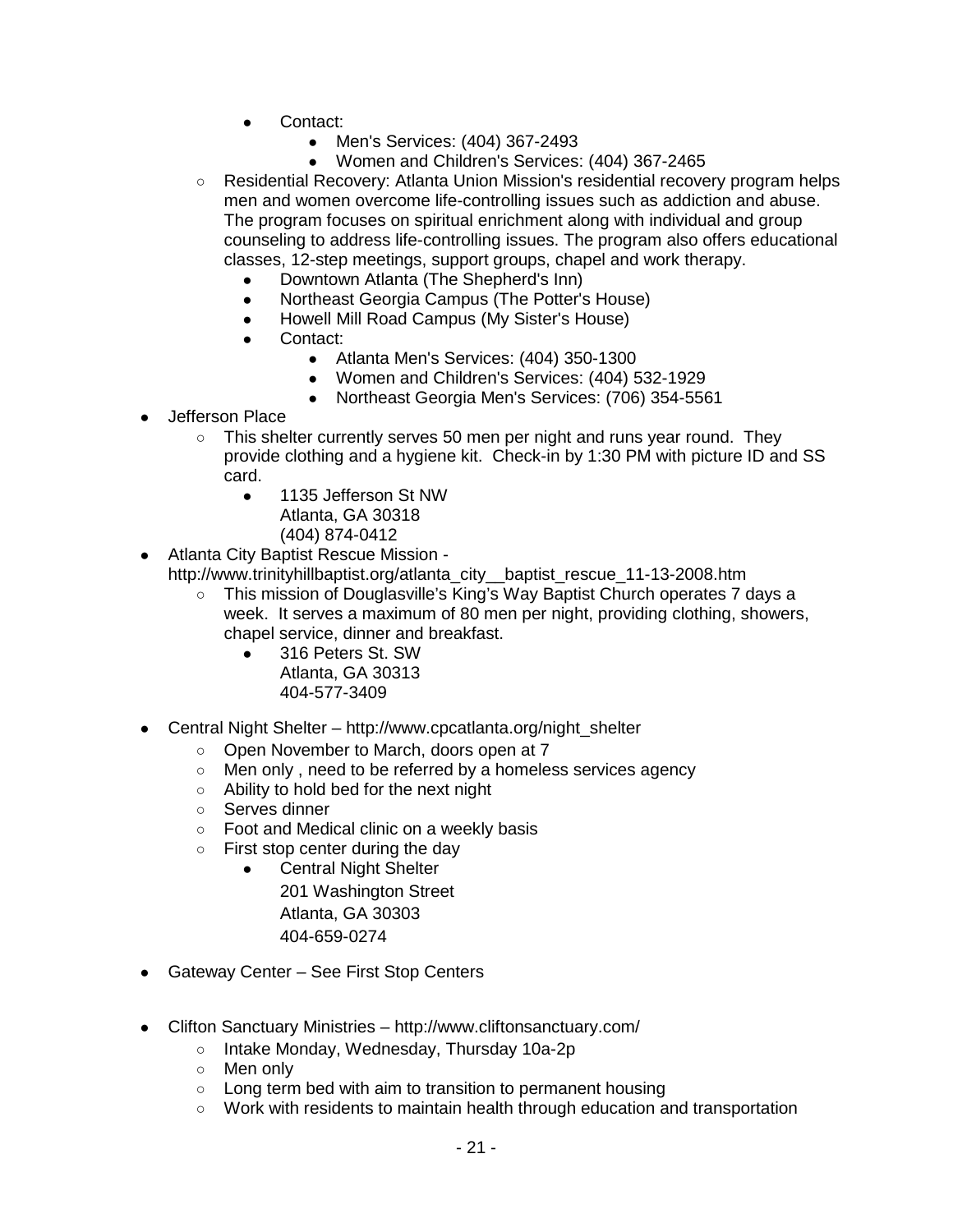- 369 Connecticut Avenue, NE Atlanta, Georgia 30307 404-659-0274
- Calvary Refuge http:// www.calvaryrefuge.org/
	- Access is through Atlanta Task Force for the Homeless (404-447-3678)
	- Men, Women, and children in a dorm-style setting
	- Dinner provided
	- Emergency Shelter and transitional housing
		- 4265 Thurmond Rd PO Box 2464 Forest Park, Georgia 30297 404-361-5309

#### **Employment**

- Atlanta Enterprise Center www.atlantaenterprisecenter.org
	- Offer job preparation training and employment placement assistance
		- 75 Peachtree Place NW Atlanta, GA 30309 404-874-8001
- Atlanta Workforce Development www.atlantaworkforce.org
	- o Provide employment advising, job seeking assistance and training. Also have youth programs aimed at career and education development.
		- 818 Pollard Blvd SW Atlanta, GA 30315 404-658-9675
- Samaritan House www.samhouse.org
	- $\circ$  Have a program aimed at getting clients ready for the workforce. Their services include skills workshops, employment counseling, housing assistance, computer and telephone access, as well as many other types of assistance. Maintain a clothing closet that contains both casual wear and business attire for job interviews
		- 458 Edgewood Ave NE Atlanta, GA 404-572-9000